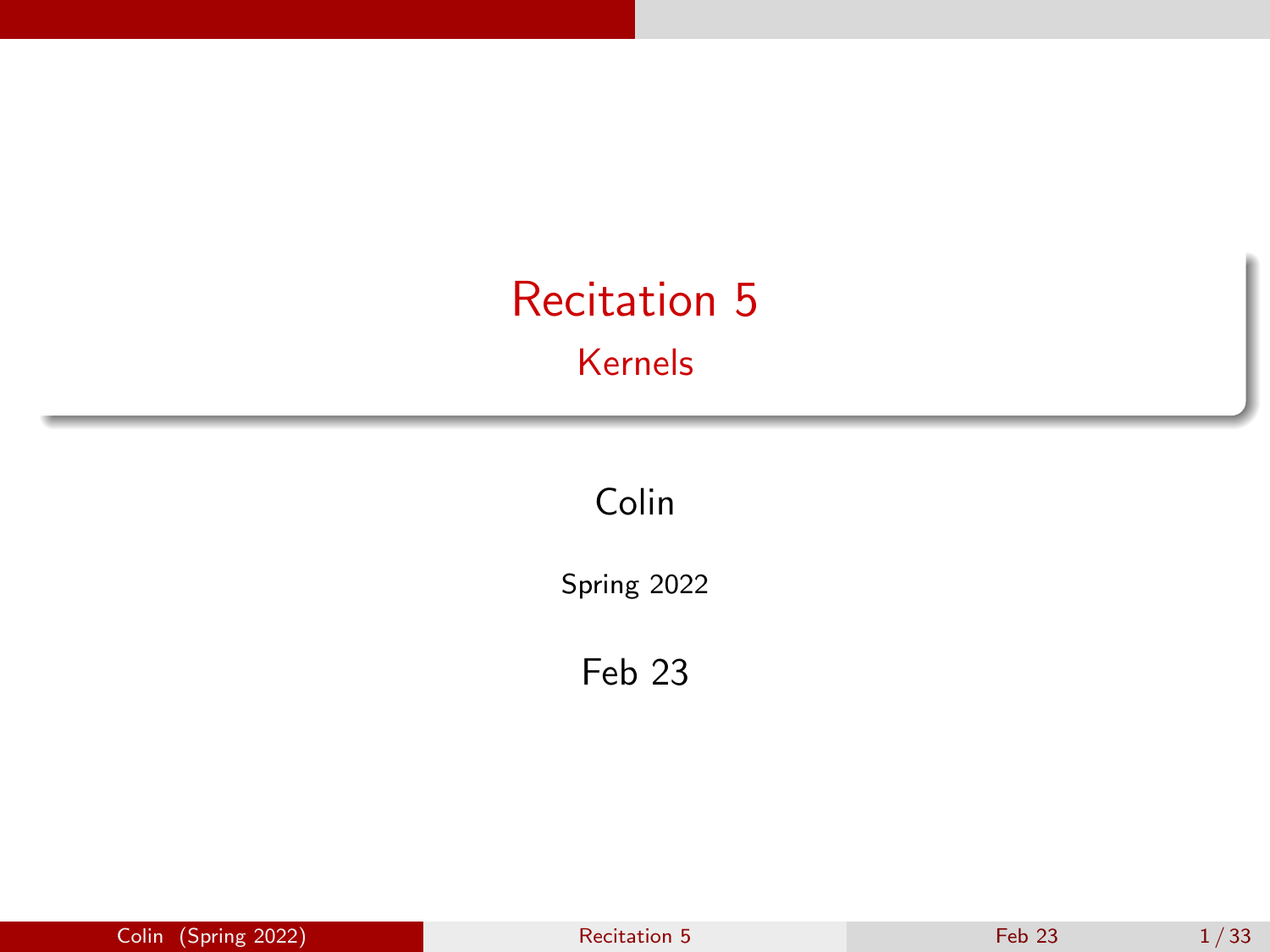## **Logistics**

- **•** Survey
- Homework 3
	- **•** Bonus Questions
- Future Homework
	- **•** Length
	- **•** Solution
	- Due Date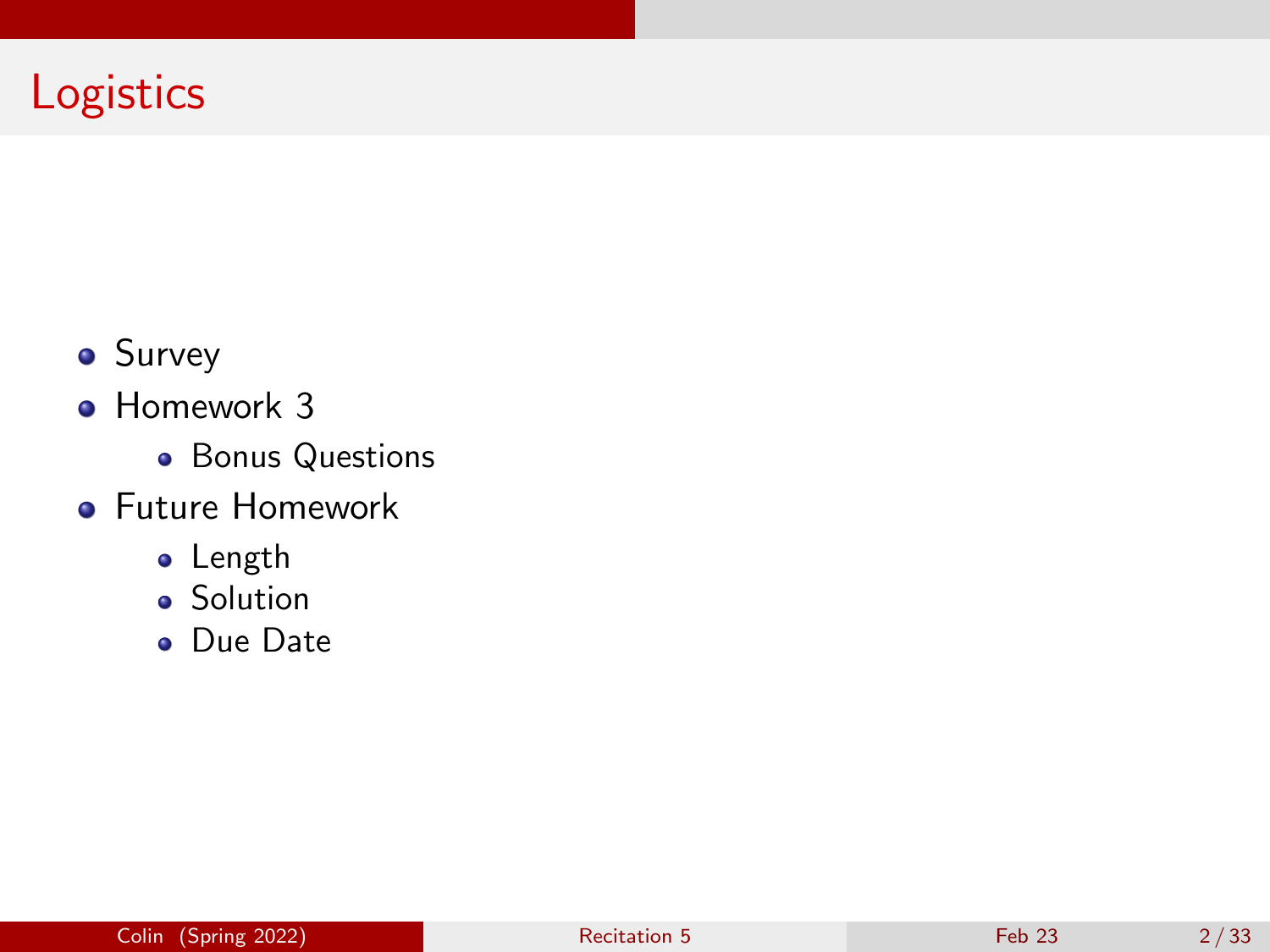### <span id="page-2-0"></span>Question

Consider applying linear regression to the data set on the left, and an SVM to the data set on the right. What is the issue?

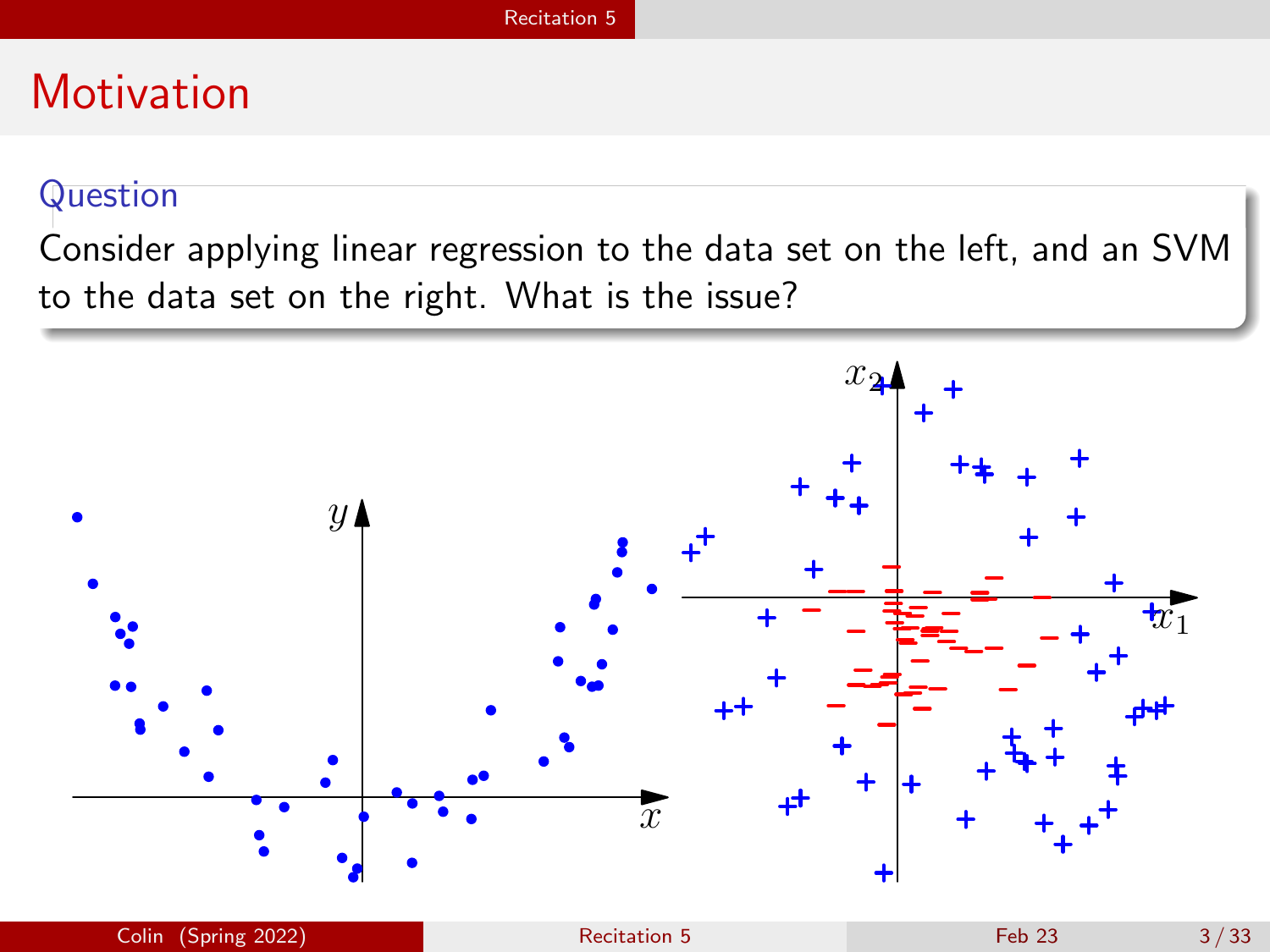### Regression Solution

Using features  $(1, x, x^2)$  and  $w = (-.1, 0, 1)$  gives us  $f_w(x) = -.1 + 0x + 1x^2 = x^2 - .1$ . Our prediction function is quadratic but we obtained it through standard linear methods.

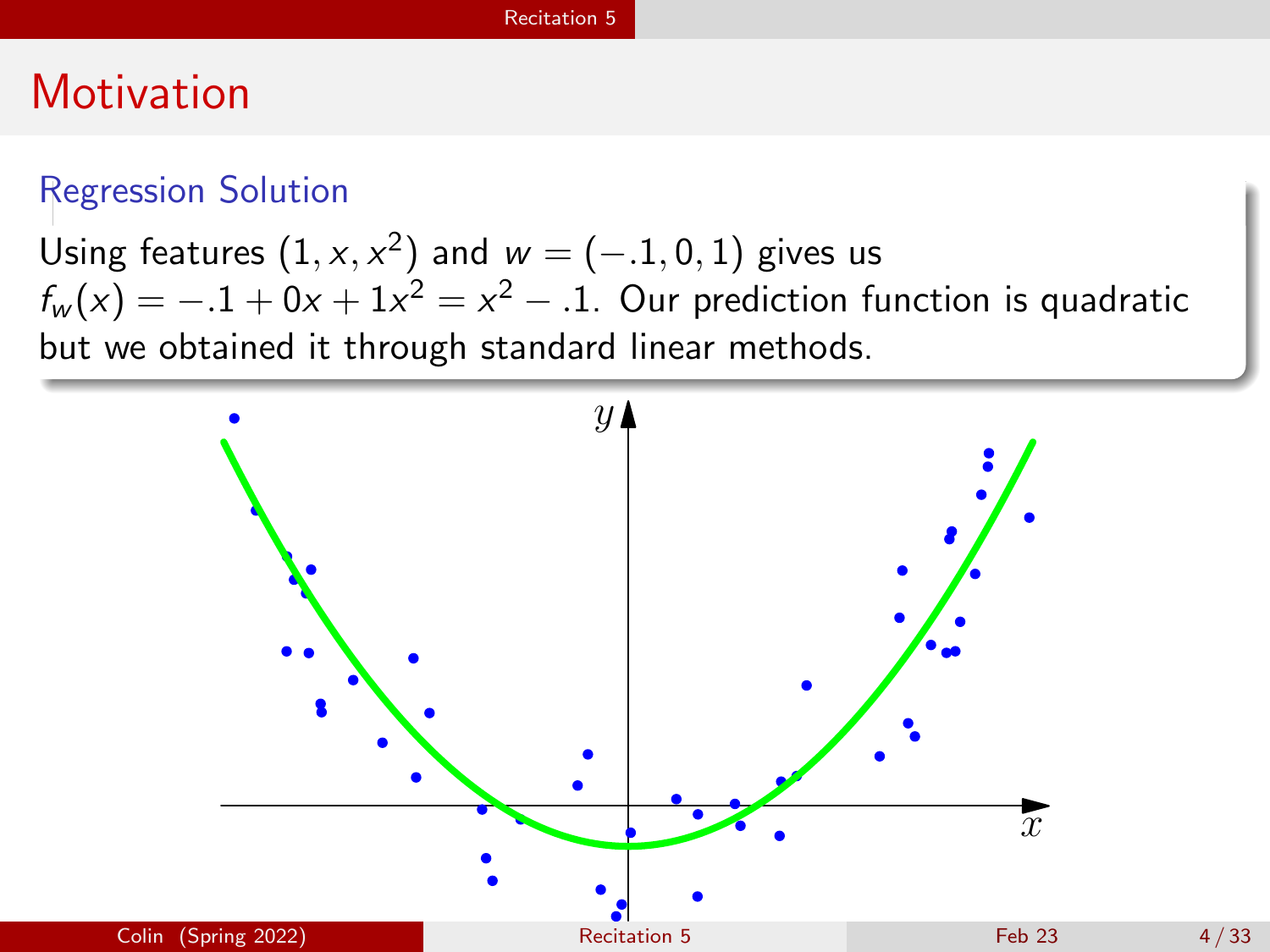### SVM Solution

## For the SVM we expand our feature vector from  $(1, x_1, x_2)$  to  $(1, x_1, x_2, x_1x_2, x_1^2, x_2^2)$ . Using  $w = (-1.875, 2.5, -2.5, 0, 1, 1)$  gives  $-1.875 + 2.5x_1 - 2.5x_2 + x_1^2 + x_2^2 = (x_1 + 1.25)^2 + (x_2 - 1.25)^2 - 5 = 0$  as our decision boundary.

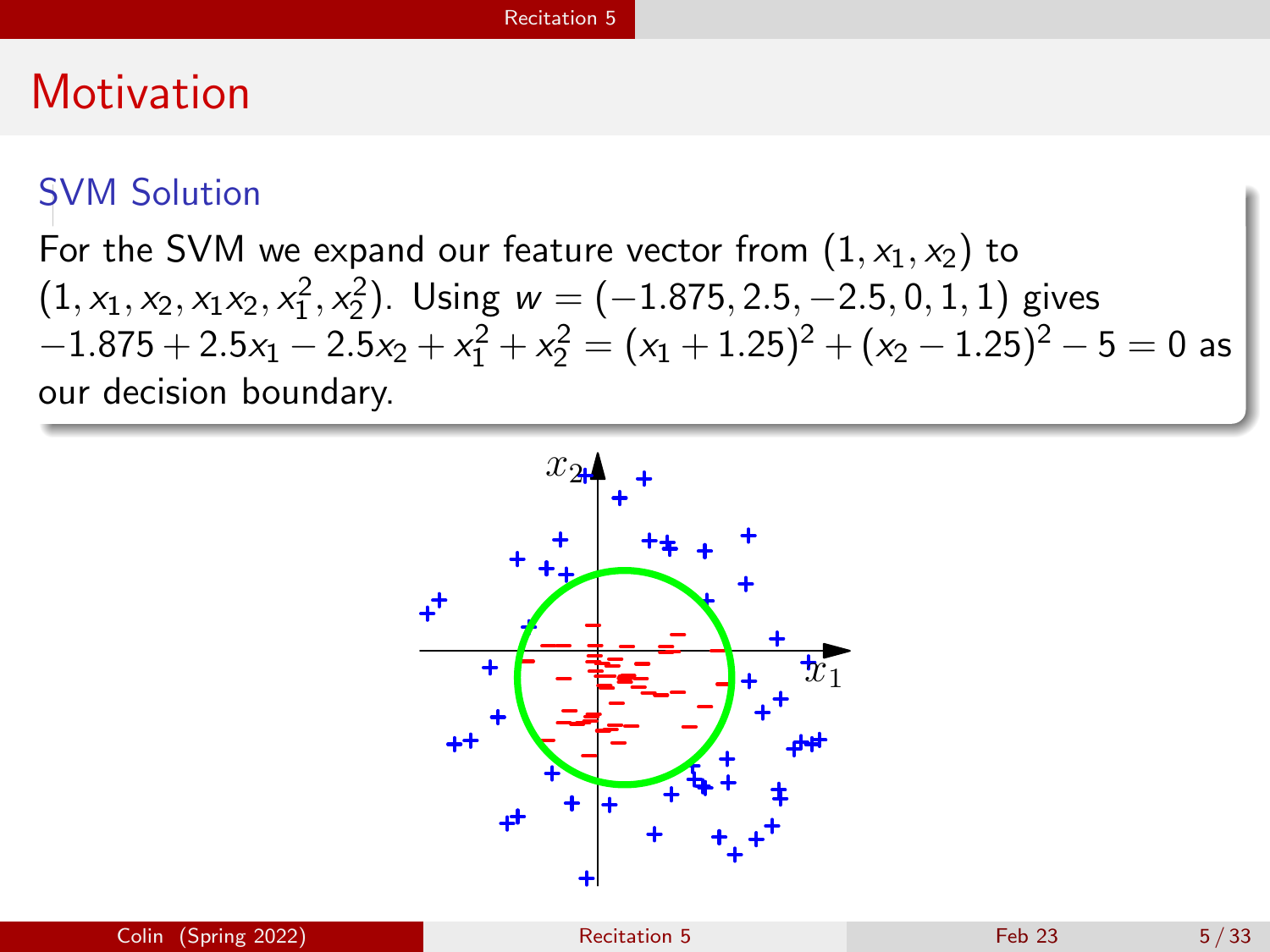- <span id="page-5-0"></span>Linear model is clearly insufficient to represent these problems.
- The most intuitive solution is to expand the input space
	- Adding features
- We can define a **feature map function**  $\varphi(x) : \mathcal{X} \mapsto \mathcal{H}$ 
	- $\bullet$  dim(H)  $>$  dim(X)
	- For ridge regression,  $\varphi(1,x) = [1, x, x^2].$
	- For SVM,  $\varphi(1, x_1, x_2) = [1, x_1, x_2, x_1x_2, x_1^2, x_2^2].$
- We then find a linear separator on the feature space  $\mathcal{H}$ .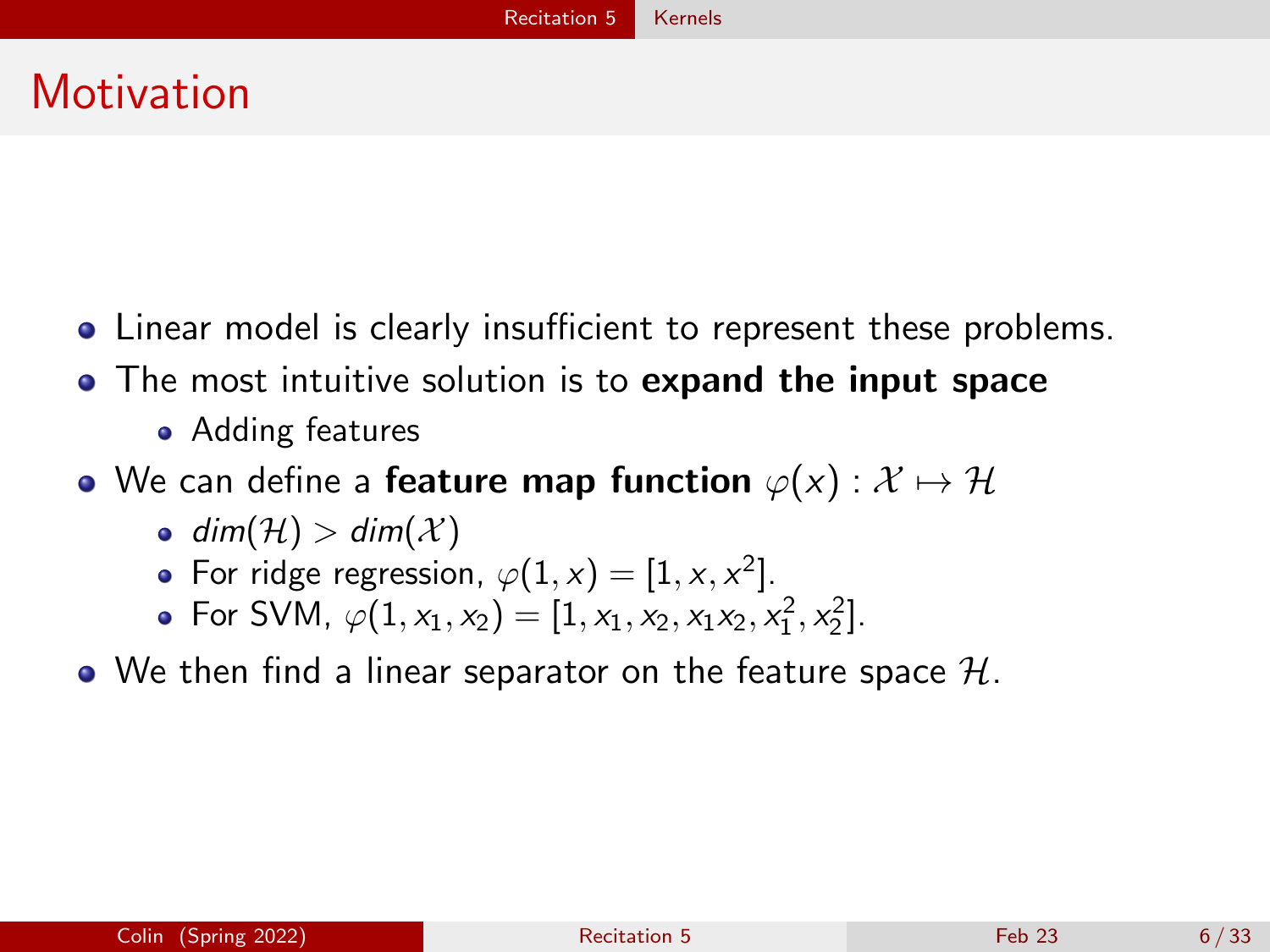## Adding Features

- From undergrad Calc (Taylor's Thm), we learned polynomials can approximate any function.
- We can linearly model any problem perfectly if we add enough terms.
- But adding features obviously comes with a cost.
- The cost grows exponentially as we increase the degree.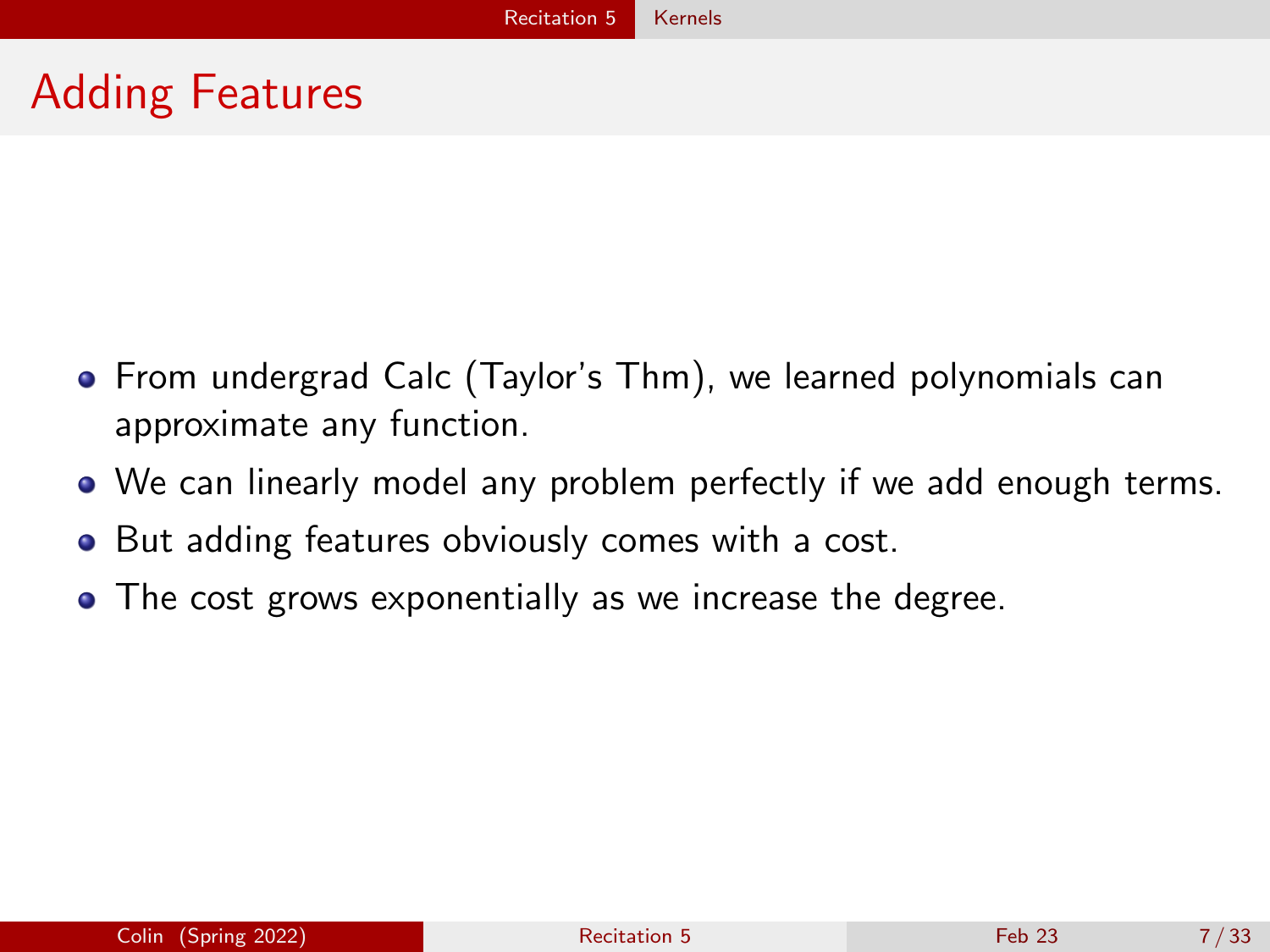# Adding Features

### Question

Suppose we begin with d-dimensional inputs  $x = (x_1, \ldots, x_d)$ . We add all features up to degree M. More precisely, all terms of the form

$$
x_1^{p_1} \cdots x_d^{p_d} \quad p_i \ge 0 \text{ and } p_1 + \cdots + p_d \le M
$$

How many features will we have in total?

- There will be  $\binom{M+d}{M}$  terms total. If  $M$  is fixed and we let  $d$  grow, this behaves like  $\frac{d^{M}}{M!}$ M!
- $\bullet$  Both M and d impacts the cost of adding features.
- $\bullet$  If we stick with polynomial features up to order M, it's takes exponential time  $O(d^\mathcal{M})$  to compute all features.
- What if we don't want to reduce the model complexity? How do we make the computation feasible?

Colin (Spring 2022) **[Recitation 5](#page-0-0)** Recitation 5 Feb 23 8 / 33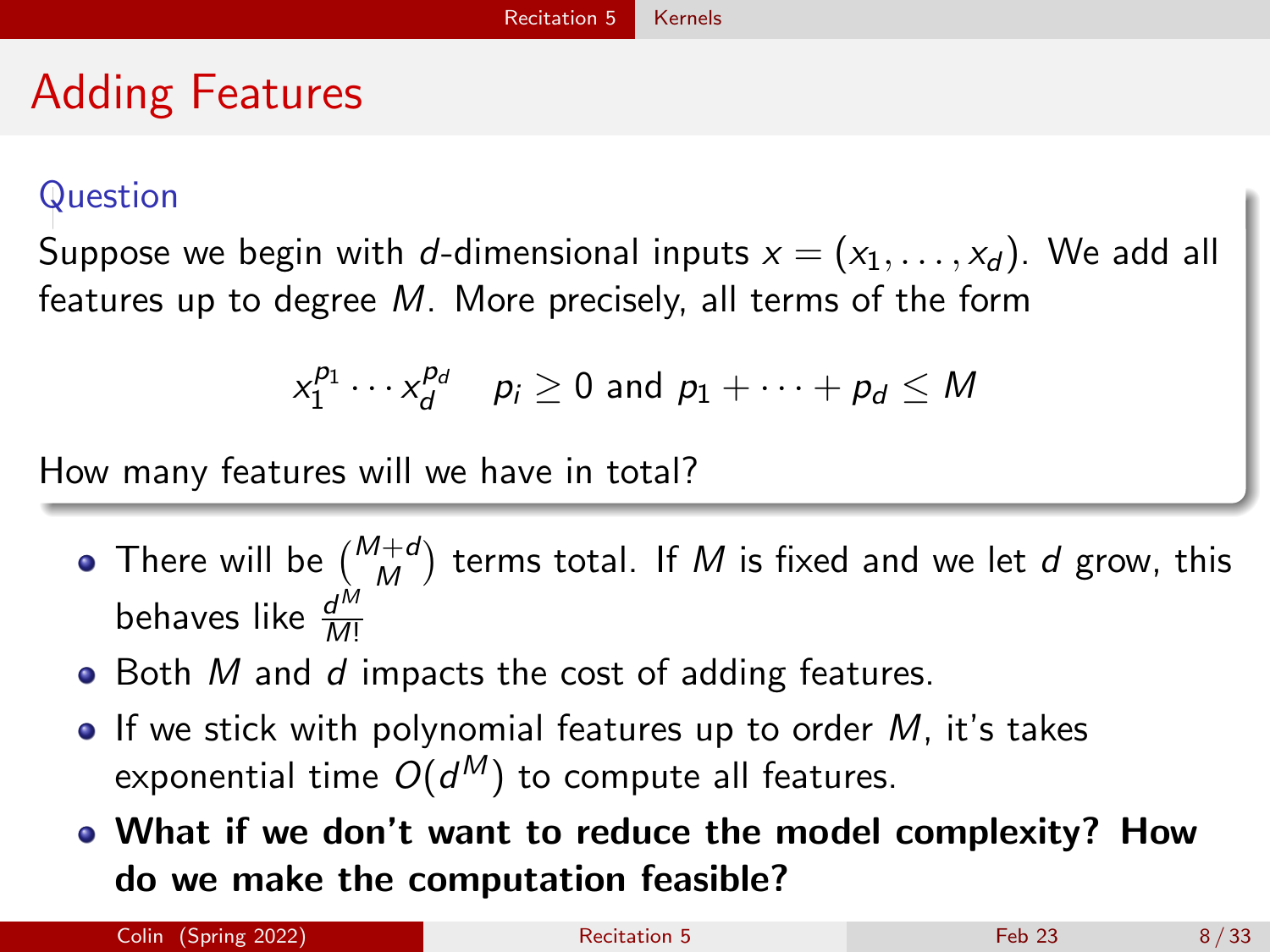# Representer Theorem (Baby Version)

## Theorem ((Baby) Representer Theorem) Suppose you have a loss function of the form

$$
J(w) = L(wT\varphi(x_1), \ldots, wT\varphi(x_n)) + R(||w||_2)
$$

where

- $\mathsf{x}_{i} \in \mathbb{R}^{d}, \mathsf{w} \in \mathbb{R}^{d'}, \varphi(\mathsf{x}): \mathbb{R}^{d} \mapsto \mathbb{R}^{d'}.$
- $L: \mathbb{R}^n \to \mathbb{R}$  is an arbitrary function (loss term).
- $R: \mathbb{R}_{\geq 0} \to \mathbb{R}$  is increasing (regularization term).

Assume J has at least one minimizer. Then J has a minimizer w<sup>\*</sup> of the form  $w^* = \sum_{i=1}^n \alpha_i \varphi(x_i)$  for some  $\alpha \in \mathbb{R}^n$ . If R is strictly increasing, then all minimizers have this form.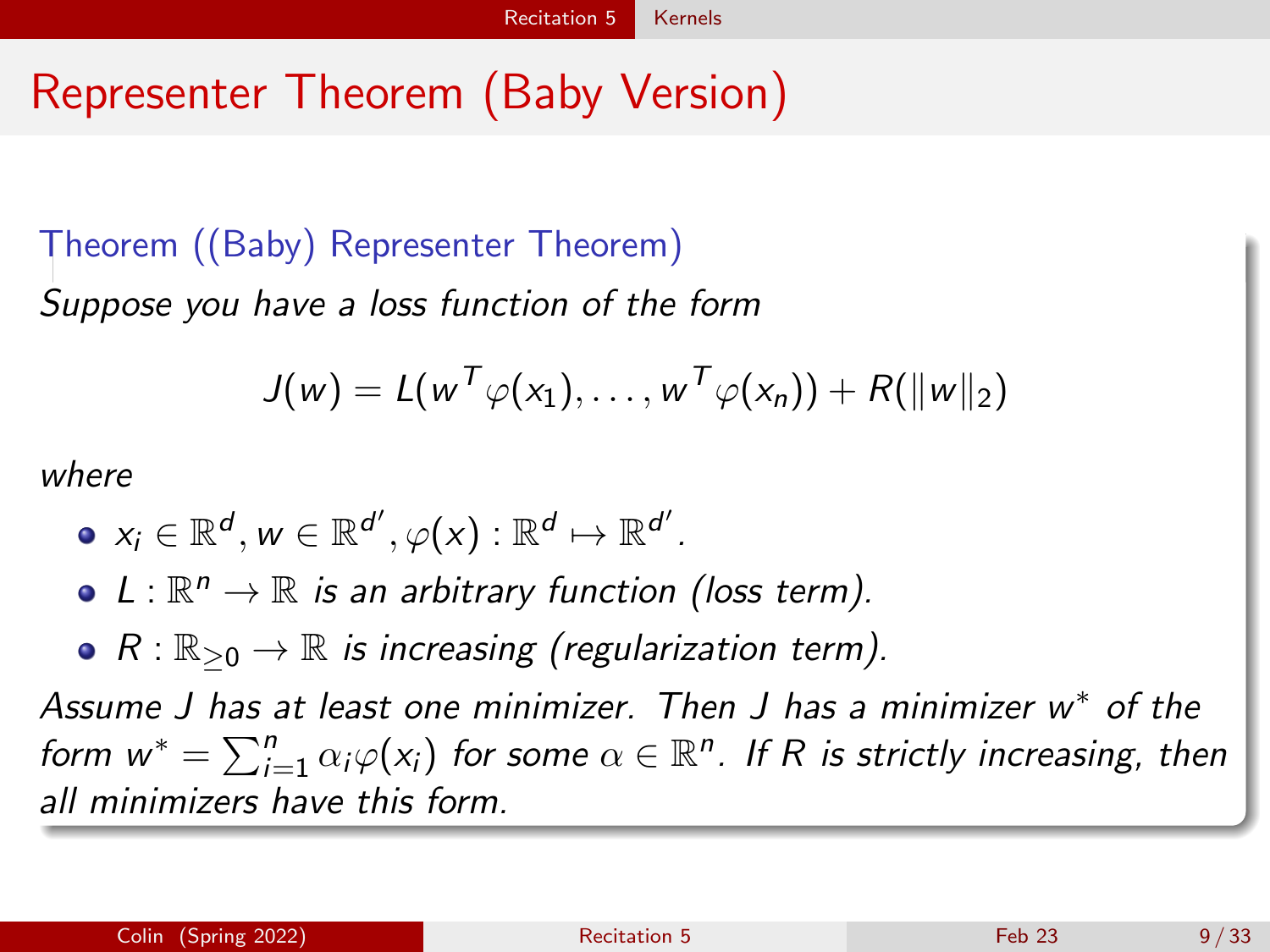## Representer Theorem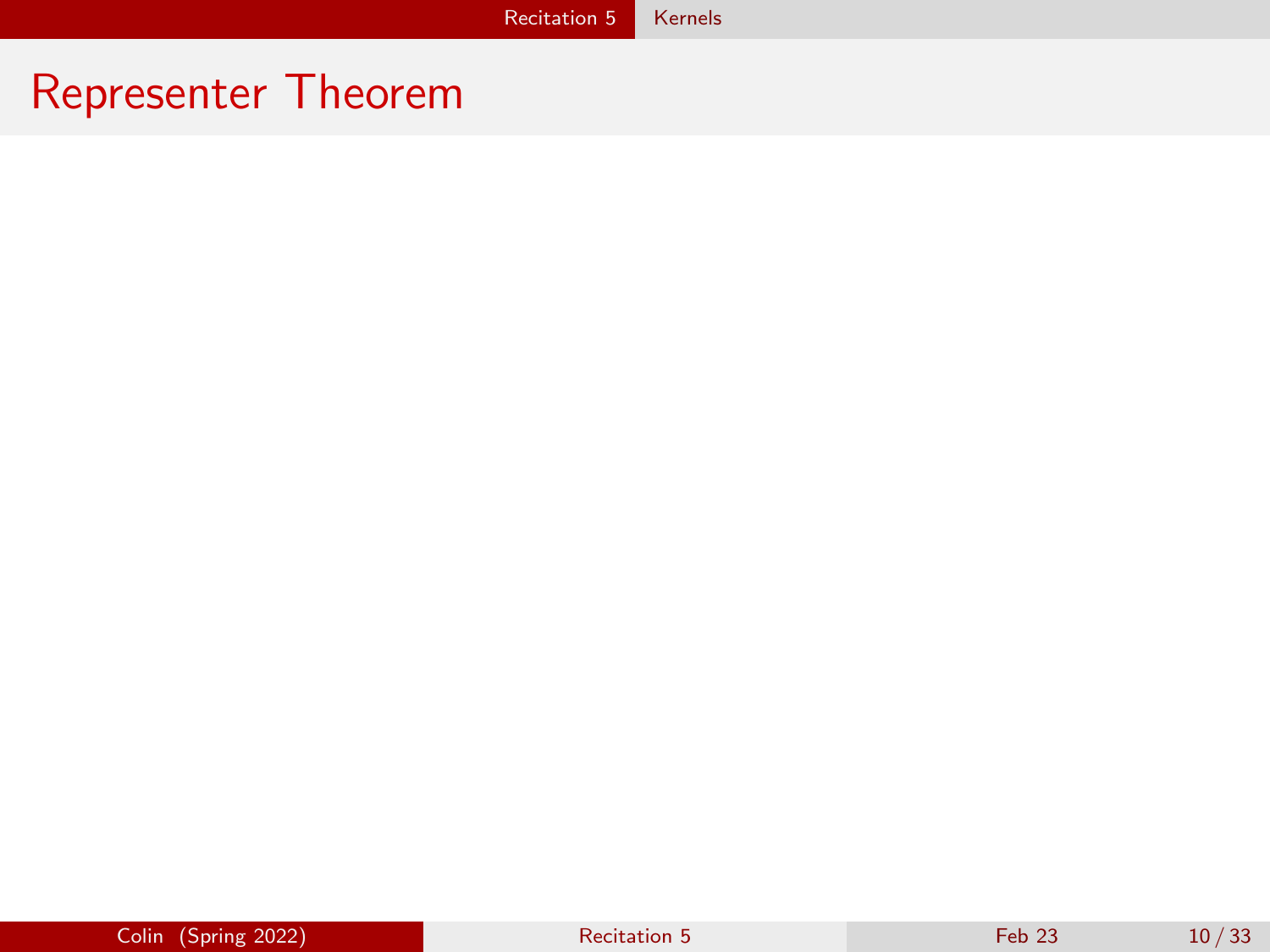## Representer Theorem: Proof

### Proof.

- Let  $w^* \in \mathbb{R}^{d'}$  and let  $S = \mathsf{Span}(\varphi(\mathsf{x}_1), \ldots, \varphi(\mathsf{x}_n)).$
- Suppose  $w^*$  is the optimal parameter, and it **does not lie in** S.
- Then we can write  $w^* = u + v$  where  $u \in \mathcal{S}$  and  $v \in \mathcal{S}^\perp.$  (Here  $u$  is the orthogonal projection of  $w^*$  onto  $S$ , and  $S^\perp$  is the subspace of all vectors orthogonal to S.)
- Then  $(w^*)^T \varphi(x_i) = (u + v)^T \varphi(x_i) = u^T \varphi(x_i) + v^T \varphi(x_i) = u^T \varphi(x_i)$ . So the prediction only depends on  $u^{\mathcal{T}}\varphi(\mathsf{x}_i).$
- But  $||w^*||_2^2 = ||u + v||_2^2 = ||u||_2^2 + ||v||_2^2 + 2u^T v = ||u||_2^2 + ||v||_2^2 \ge ||u||_2^2$ .
- Thus  $R(\|w^*\|_2) \ge R(\|u\|_2)$  showing  $J(w^*) \ge J(u)$ .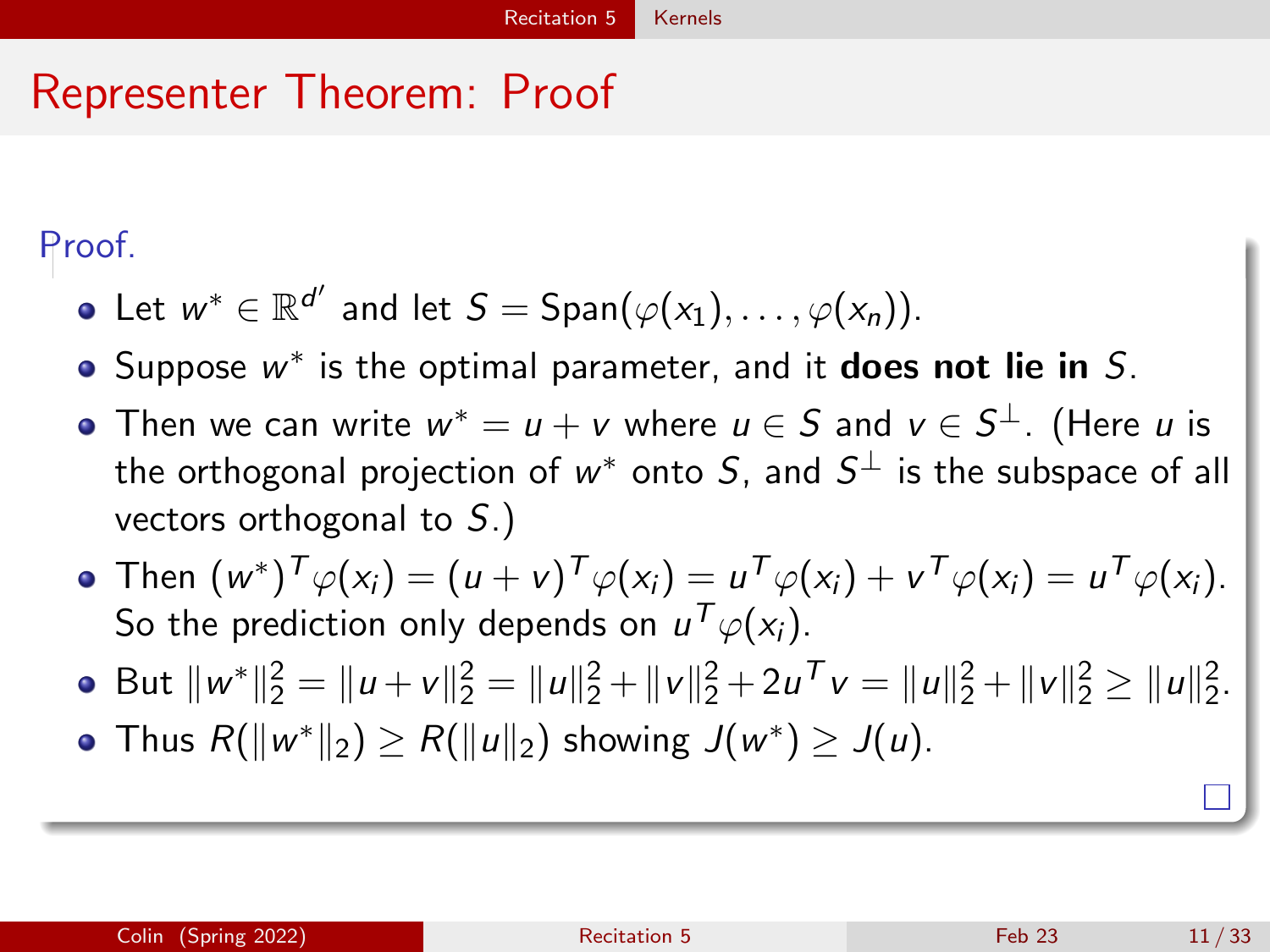## Representer Theorem

If your loss function only depends on  $w$  via its inner products with the inputs, and the regularization is an increasing function of the  $\ell_2$  norm, then we can write  $w^*$  as a linear combination of the training data.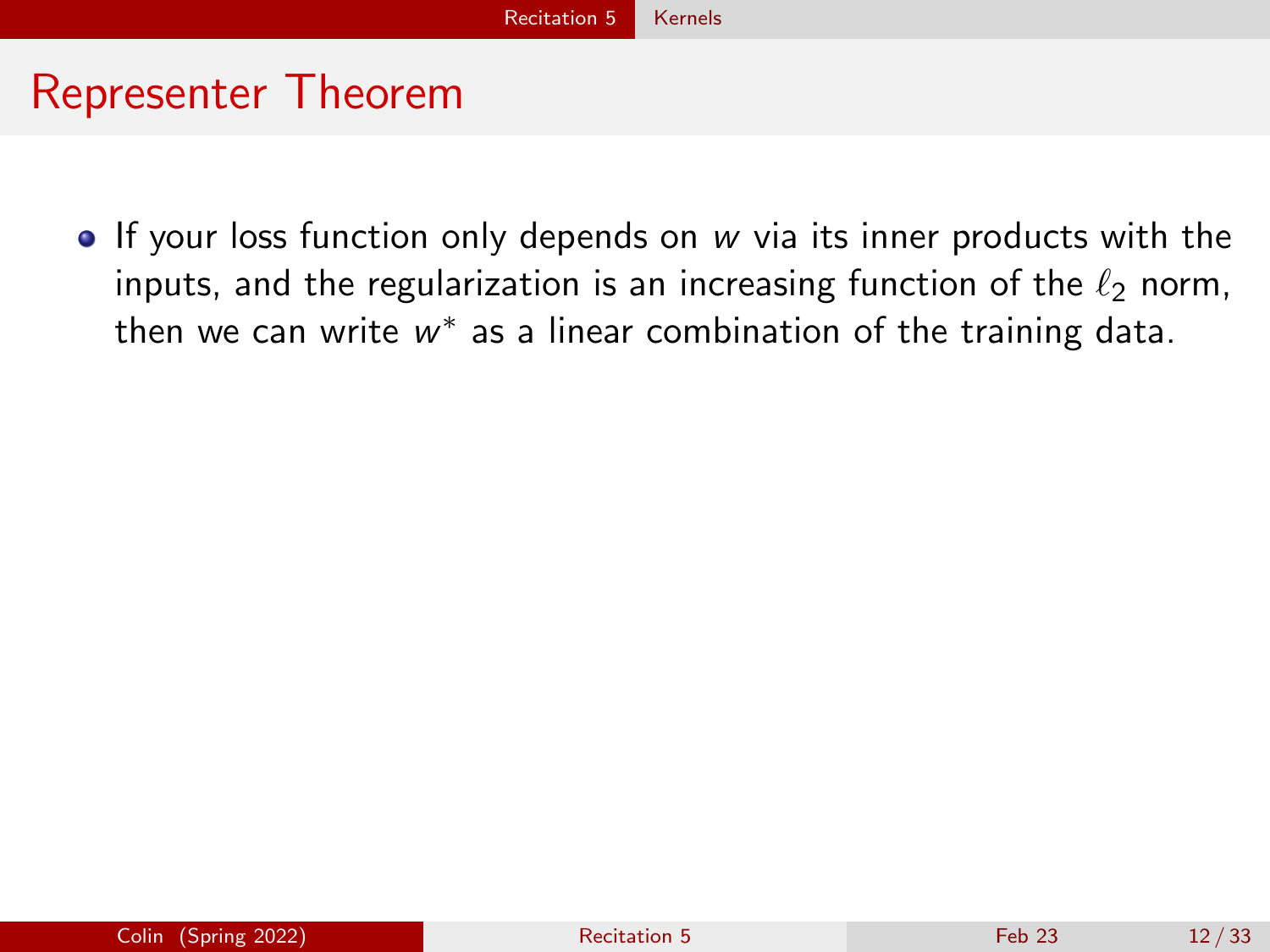# The Kernel Function

### Definition (Kernel)

Given a feautre map  $\varphi(x) : \mathcal{X} \mapsto \mathcal{Z}$ , the **kernel function** corresponding to  $\varphi(x)$  is

$$
k(x,x^{'}) = \langle \varphi(x), \varphi(x^{'}) \rangle
$$

where  $\langle \cdot, \cdot \rangle$  is an inner product operator.

- So a kernel function computes the inner product of applying the feature map  $\varphi(x)$  for two inputs  $x, x' \in \mathcal{X}$ .
- We only need to know the output of the kernel to find the parameters.
- Predictor function is:

$$
f(x^*) = \sum_i \alpha_i k(x_i, x^*)
$$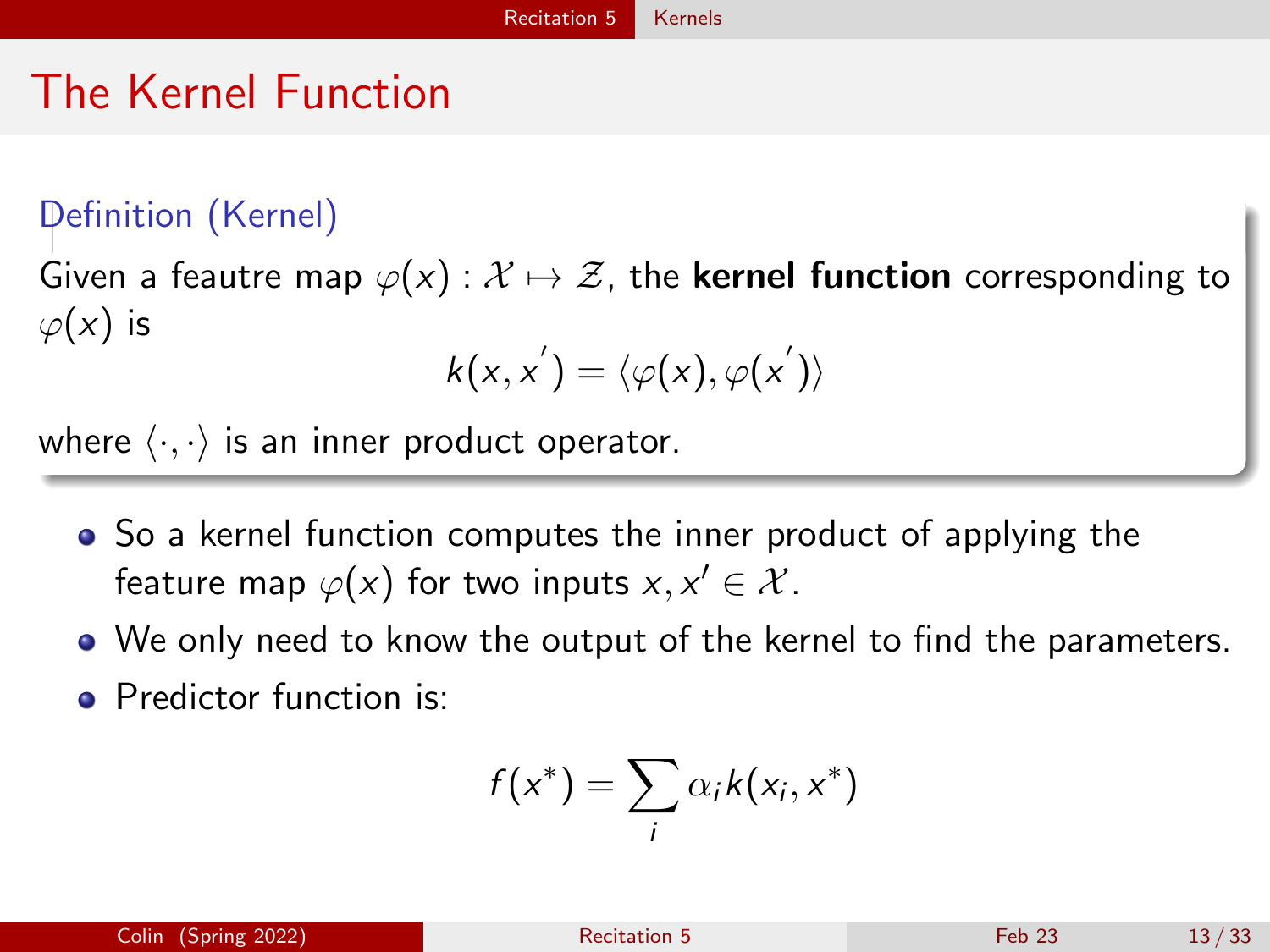## Efficiency of Kernel

Consider the polynomial kernel  $k(x,y)=\langle \varphi(x),\varphi(y)\rangle=(1+x^{\sf T}y)^{\sf M}$ where  $x,y\in\mathbb{R}^d.$  For example, if  $M=2$  we have

$$
(1 + xTy)2 = 1 + 2xTy + xTyxTy = 1 + 2 \sum_{i=1}^{d} x_i y_i + \sum_{i,j=1}^{d} x_i y_i x_j y_j.
$$

**Option 1**: First explicitly evaluate  $\varphi(x)$  and  $\varphi(y)$ , and then compute  $\langle \varphi(x), \varphi(y) \rangle$ .

- $\bullet$   $\varphi(x) =$  $(1,$  $\sqrt{2}x_1, \ldots, \sqrt{2}x_d, x_1^2, \ldots, x_d^2,$ √  $2x_1x_2,$  $\sqrt{2}x_1x_3,\ldots,\sqrt{2}x_{d-1}x_d$
- Takes  $O(d^\mathcal{M})$  times to evaluate  $\varphi(\mathsf{x})$  and  $\varphi(\mathsf{y})$ .
- Takes another  $O(d^M)$  times to compute the inner product.
- Time complexity is  $O(d^M)$ .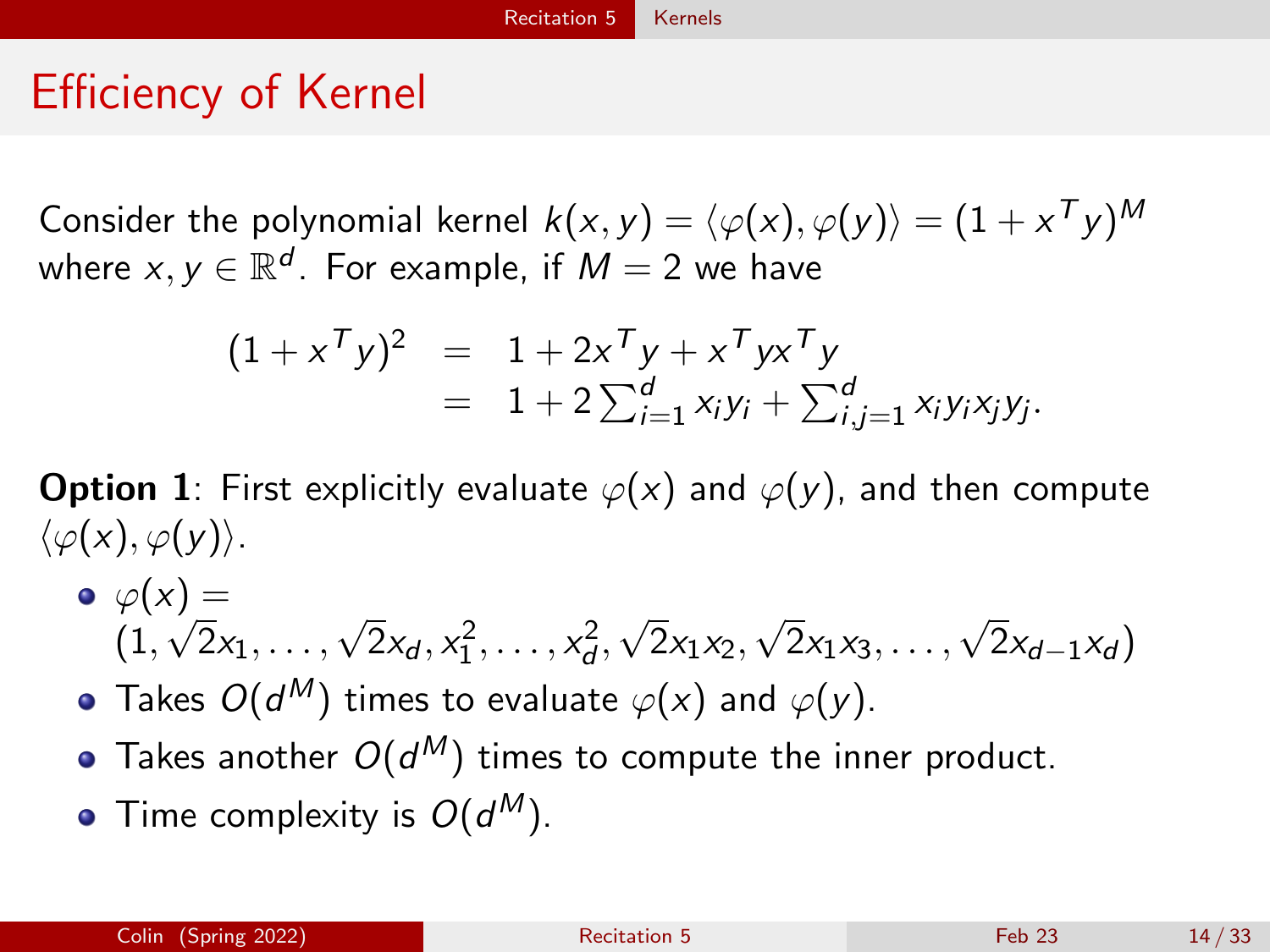# Efficiency of Kernel

Consider the polynomial kernel  $k(x,y)=\langle \varphi(x),\varphi(y)\rangle=(1+x^{\sf T}y)^{\sf M}$ where  $\mathsf{x},\mathsf{y}\in\mathbb{R}^d$  . This computes the inner product of all monomials up to degree M in time  $O(d)$ . For example, if  $M = 2$  we have

$$
(1 + xTy)2 = 1 + 2xTy + xTyxTy = 1 + 2\sum_{i=1}^{d} x_iy_i + \sum_{i,j=1}^{d} x_iy_ix_jy_j.
$$

**Option 2**: First calculate  $1 + x^T y$ , then calculate  $(1 + x^T y)^M$ .

- Takes  $O(d)$  time to evaluate  $1+\mathsf{x}^\mathsf{T}\mathsf{y}.$
- Takes  $O(1)$  time to calculate  $(1+x^{\mathcal{T}}y)^{\mathcal{M}}$
- Time complexity is  $O(d)$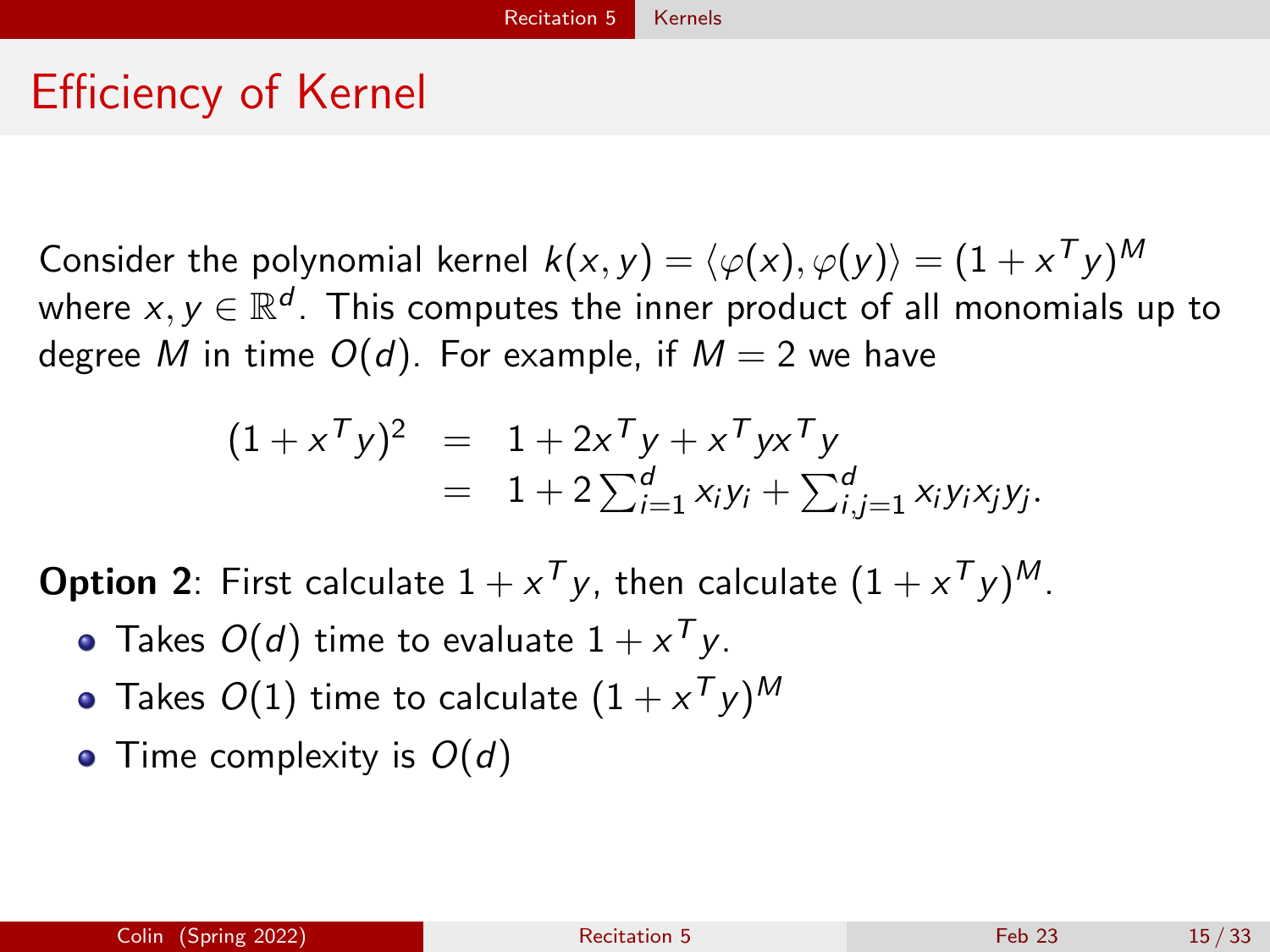## Recap on what we achieved

- **•** Start with a low dimensional model
	- Due to limited input data size
	- Number of parameters is d
- Want to increase the model capacity by adding features  $x_i \rightarrow \varphi(x_i)$ 
	- The cost is too high as we increase degrees
	- Number of parameters is  $d', d' >> d$
- Realize the optimal parameter is a linear combination of  $\varphi(x_i)$ 
	- Representer Theorem
	- Number of parameters becomes  $N, d' >> N > d$
- Realize we only need the inner produce of two  $\varphi(x_i)$ ,  $k(\cdot, \cdot)$ 
	- We don't need to compute  $\varphi(\cdot)$
	- **Greatly reduces computation cost**
- The rephrased problem becomes a linear problem
	- But the solution still has high dimensional expressive power!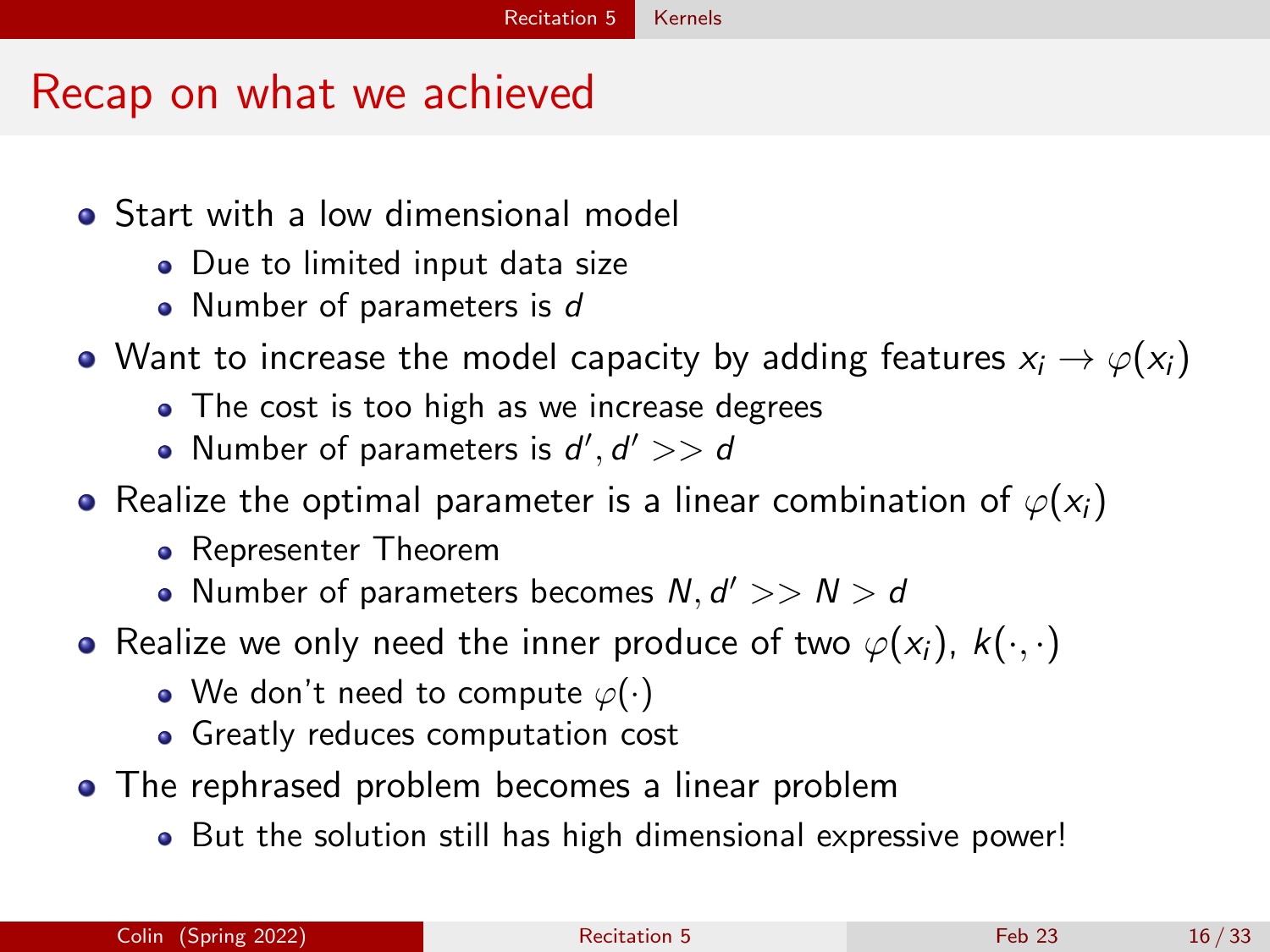# Mercer's Theorem

- Not all function  $f(x, y)$  are valid kernels. Why?
- $k(x, y) = \langle \varphi(x), \varphi(y) \rangle$
- How can we know if  $k(x, y)$  is a valid kernel or not?

## Theorem (Mercer's Theorem)

Fix a kernel  $k : \mathcal{X} \times \mathcal{X} \to \mathbb{R}$ . There is a Hilbert space H and a feature map  $\varphi : \mathcal{X} \to H$  such that  $k(x, y) = \langle \varphi(x), \varphi(y) \rangle_H$  if and only if for any  $x_1, \ldots, x_n \in \mathcal{X}$  the associated matrix K is positive semi-definite:

$$
K = \begin{pmatrix} k(x_1, x_1) & \cdots & k(x_1, x_n) \\ \vdots & \ddots & \vdots \\ k(x_n, x_1) & \cdots & k(x_n, x_n) \end{pmatrix}.
$$

Such a kernel k is called **positive semi-definite**.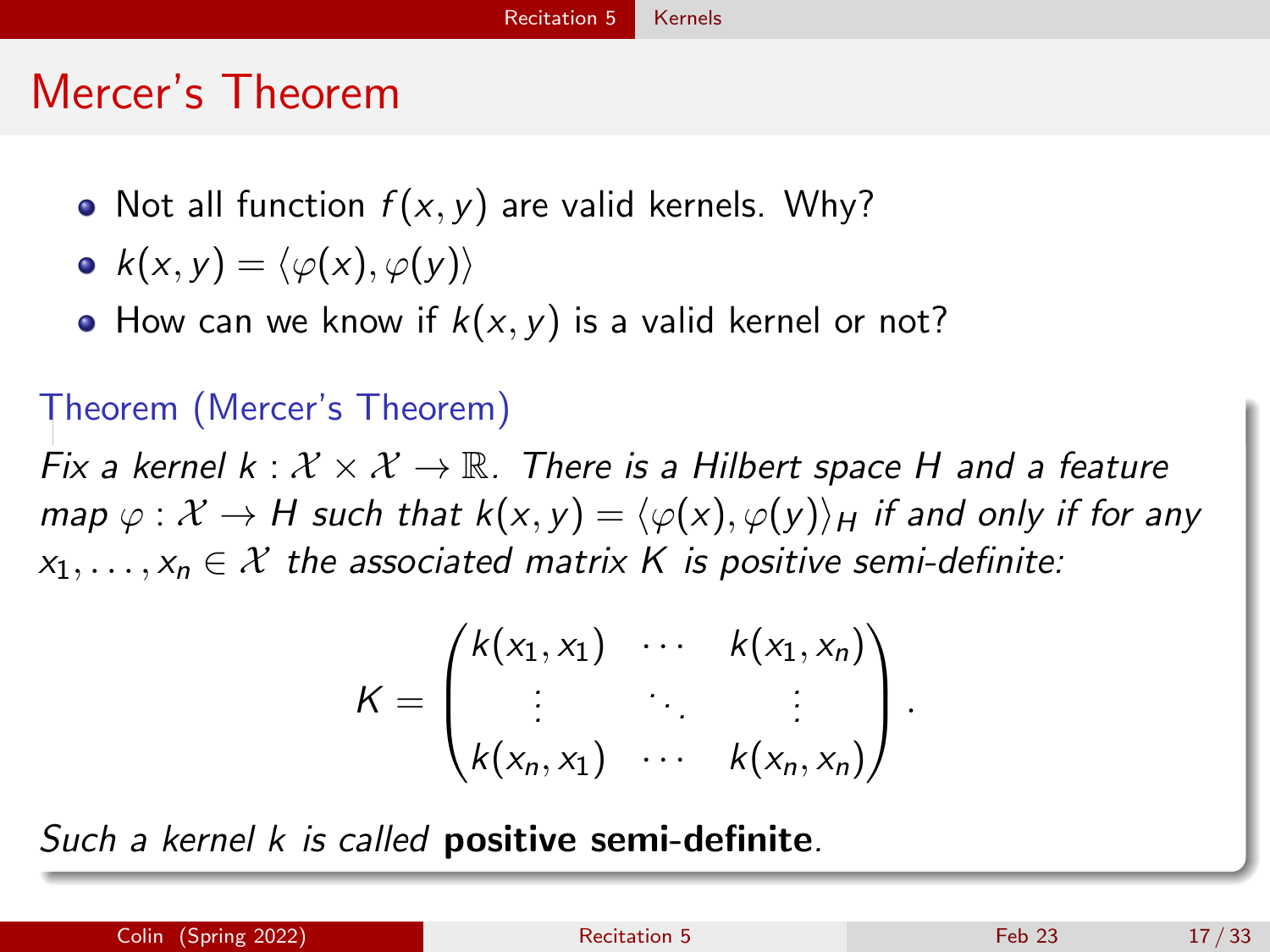## Positive Semi-Definite

## Definition (Positive Semi-Definite)

A matrix  $A \in \mathbb{R}^{n \times n}$  is **positive semi-definite** if it is symmetric and

$$
x^T A x \geq 0
$$

for all  $x \in \mathbb{R}^n$ .

Equivalent to saying the matrix is symmetric with non-negative eigenvalues.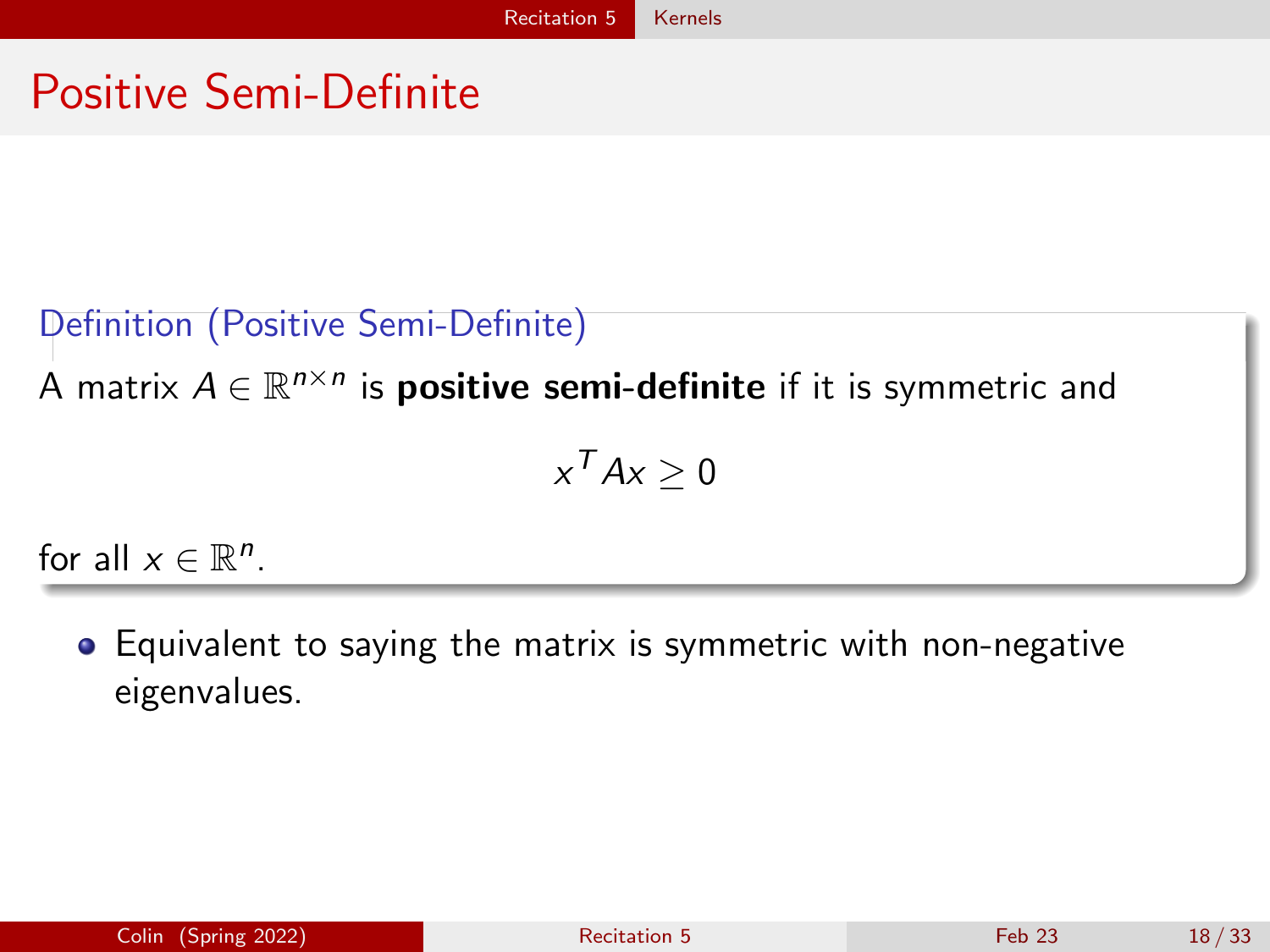# Valid Kernels

A function  $k(x, y)$  is a valid kernel iff it satisfies all the properties of inner product:

- **•** Symmetricity
	- $k(x, y) = k(y, x)$ .
- Non-negativity
	- $k(x, x) \geq 0$ , equality holds when  $x = 0$
- **•** Linearity
	- $k(ax, by) = abk(x, y)$
- $\bullet$  OR The Gram Matrix K is positive semi-definitive.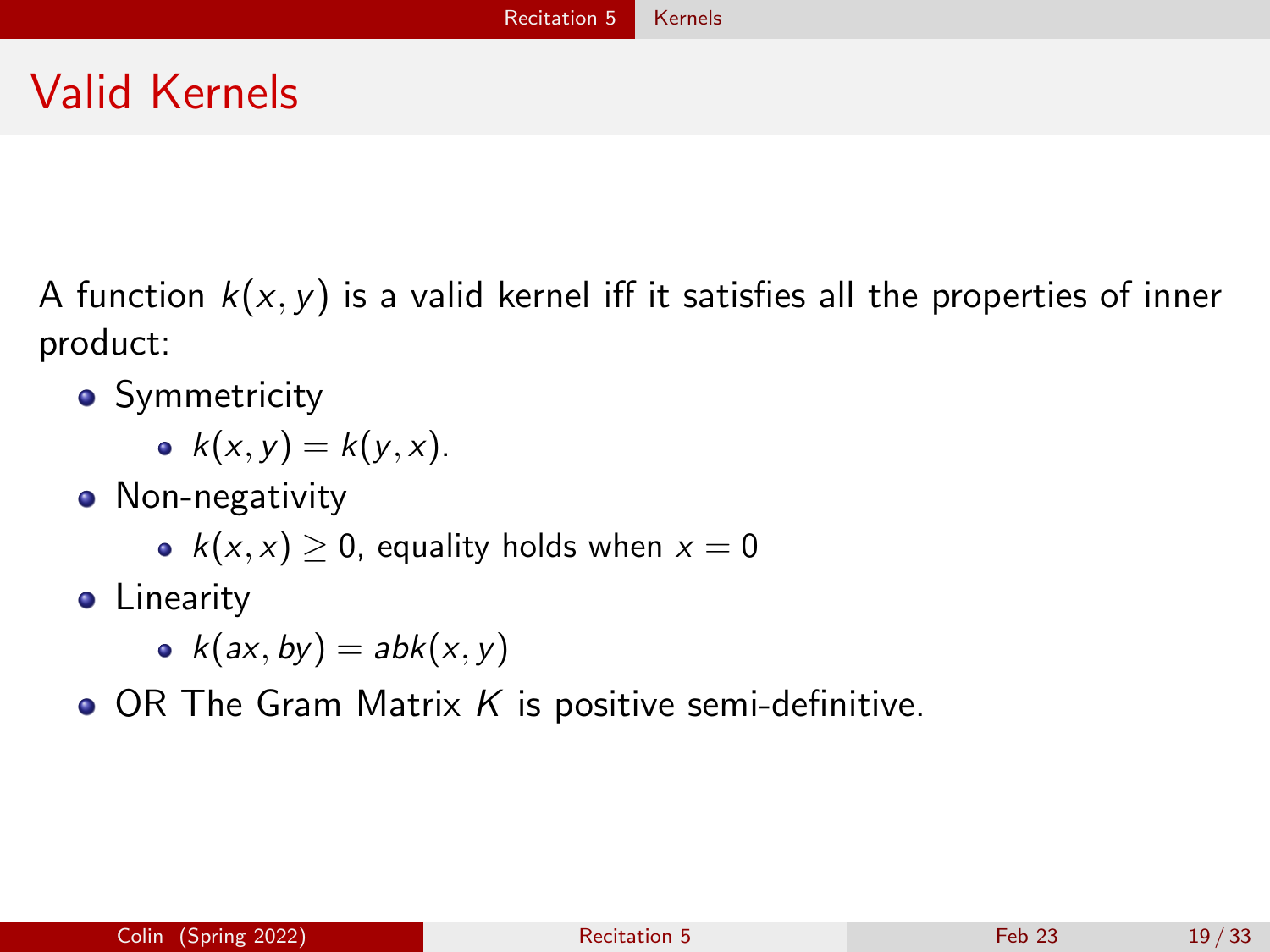## Kernel Examples

- **•** Dot Product
	- $k(x_i, x_j) = x_i^T x_j$
- Mth Polynomial Kernels
	- $k(x_i, x_j) = (1 + x_i^T x_j)^M$
- **RBF Kernels**

• 
$$
k(x_i, x_j) = exp(-\frac{||x_i - x_j||^2}{2\sigma^2})
$$

**·** Sigmoid kernel

• 
$$
k(x_i, x_j) = \tanh(\alpha x_i^T x_j + c)
$$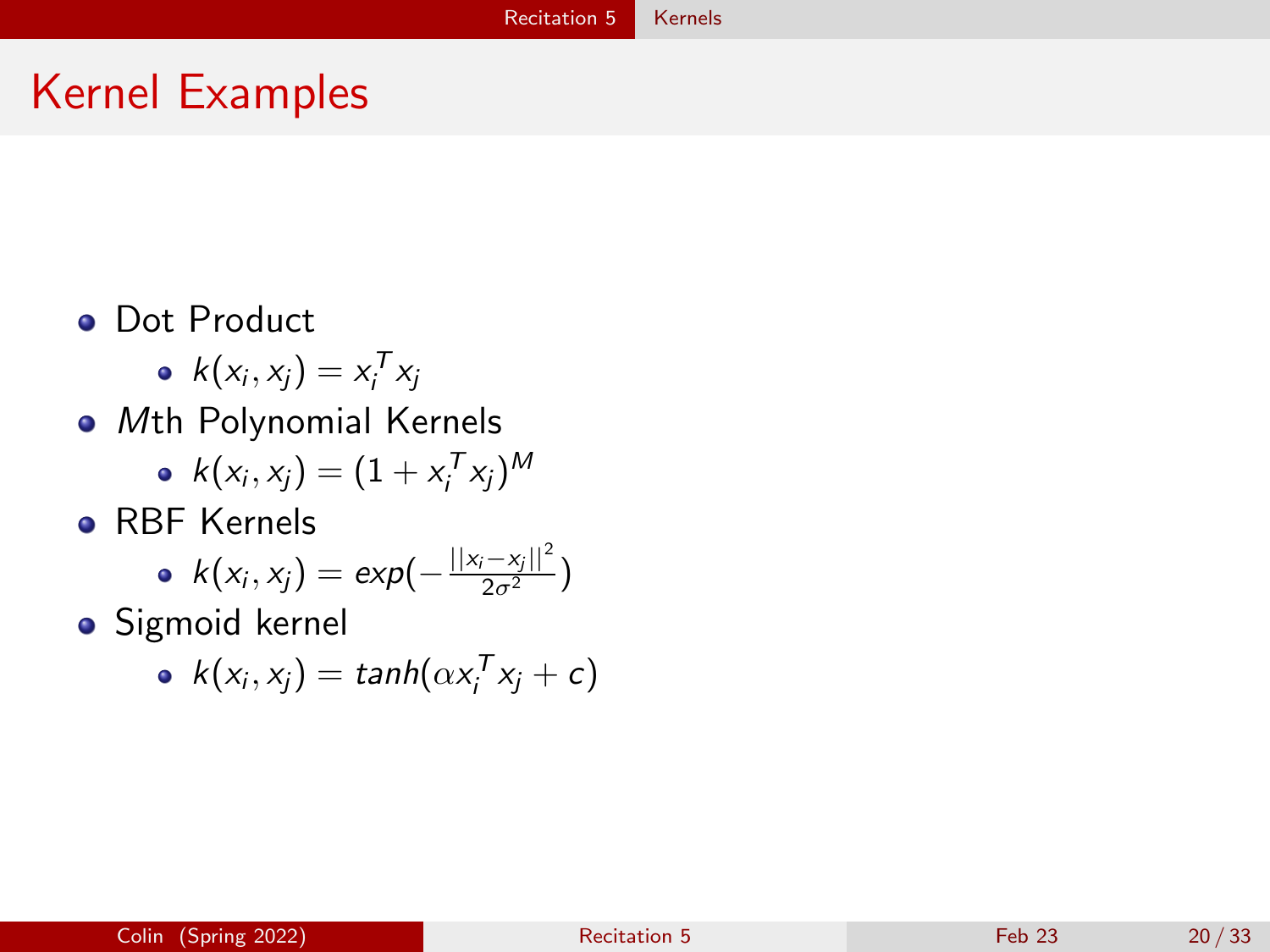## Going to infinite dimension

- What is the polynomial expression of  $\varphi(\cdot)$  for RBF and Sigmoid Kernel?
	- There are no finite expression, they are sum of infinite polynomials

• 
$$
\varphi(x) = e^{-x^2/2\sigma^2} \left[ 1, \sqrt{\frac{1}{1!\sigma^2}} x, \sqrt{\frac{1}{2!\sigma^4}} x^2, \sqrt{\frac{1}{3!\sigma^6}} x^3, \ldots \right]
$$

- This implies we have essentially modeled the problem using a infinite degree polynomial!
- At this point, the factor limiting our model capacity is the amount of training data.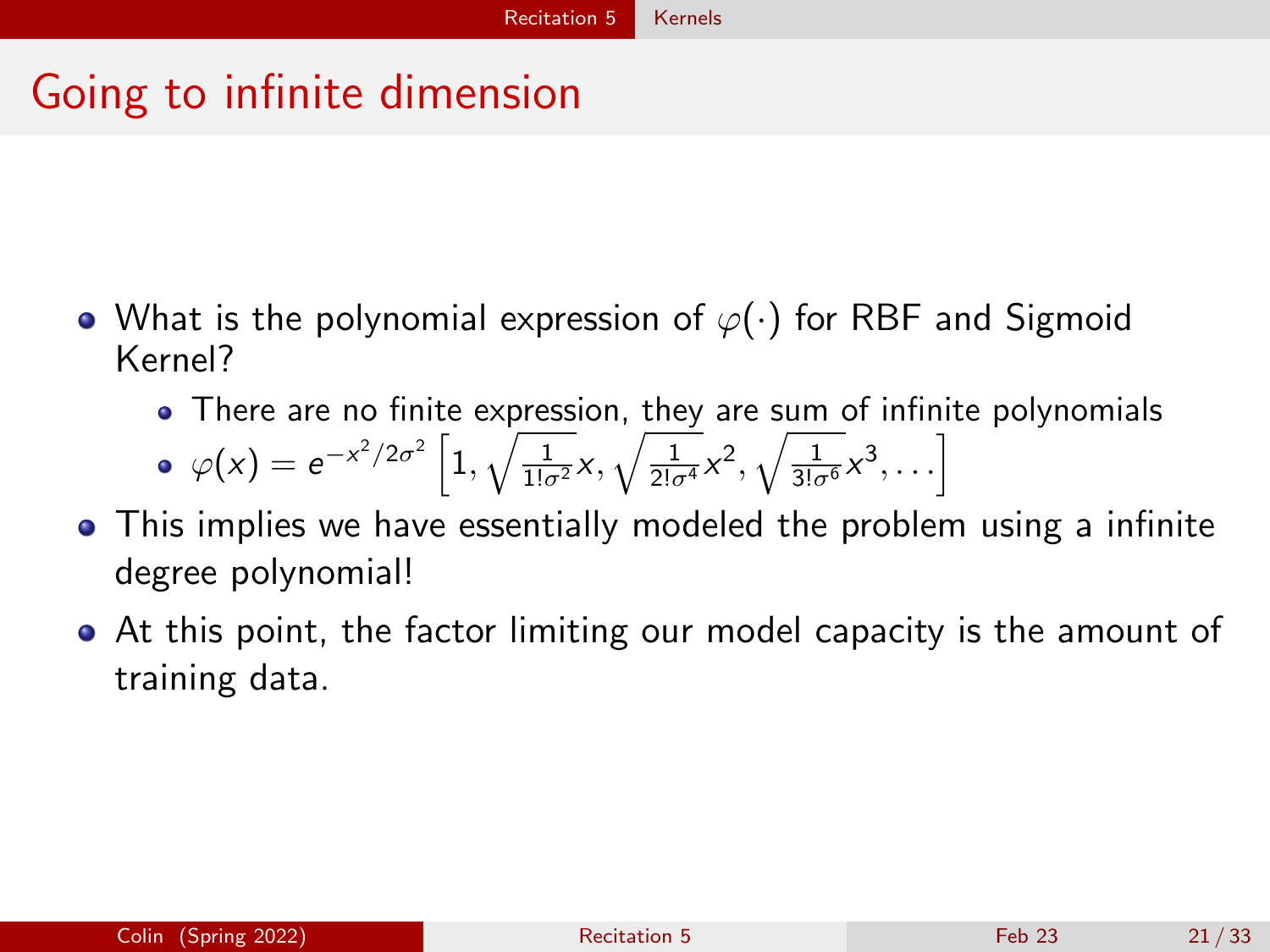## What are Kernels doing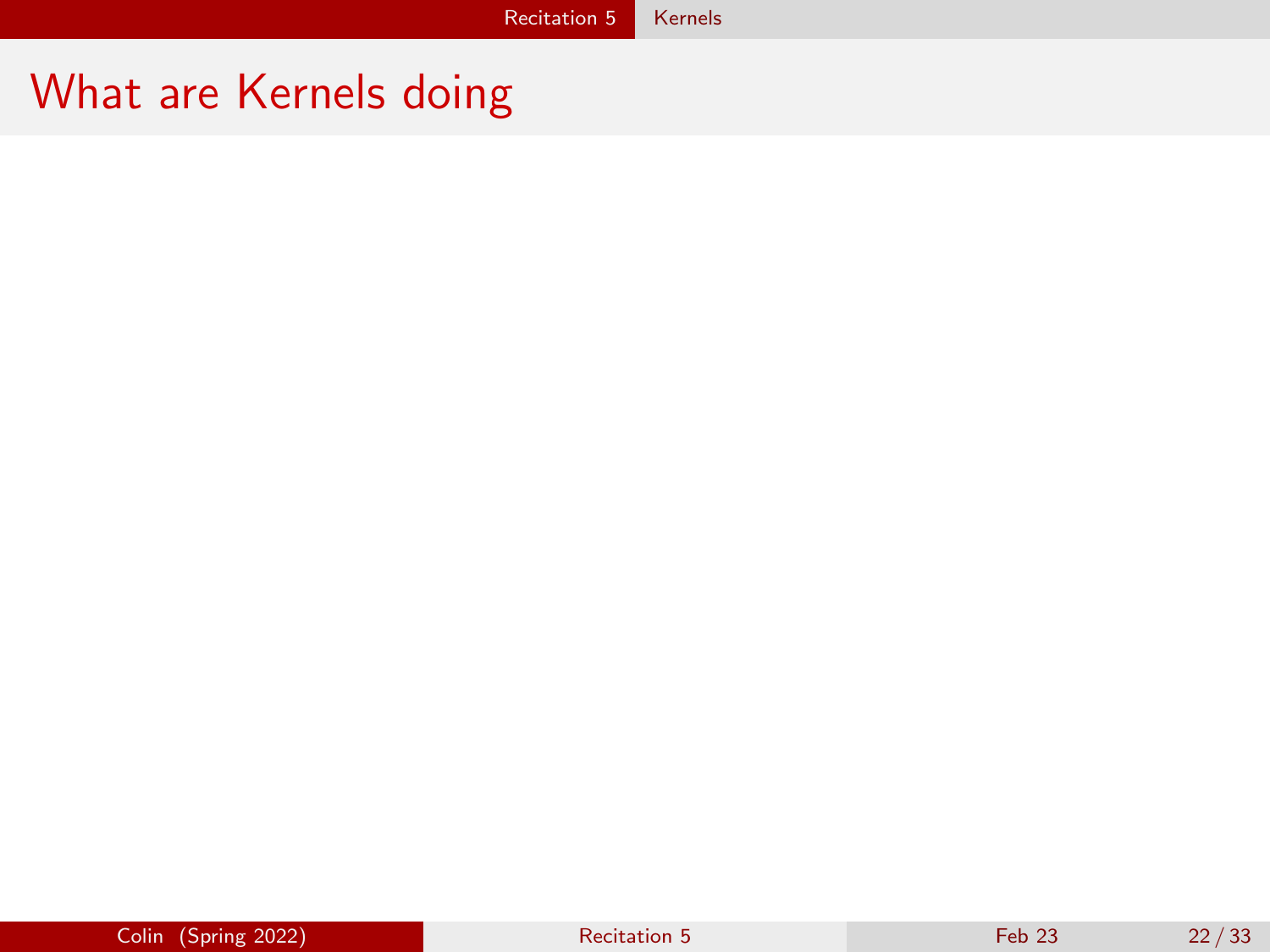## What are Kernels doing

$$
f(x) = \sin(x) e^{\cos(x)}
$$

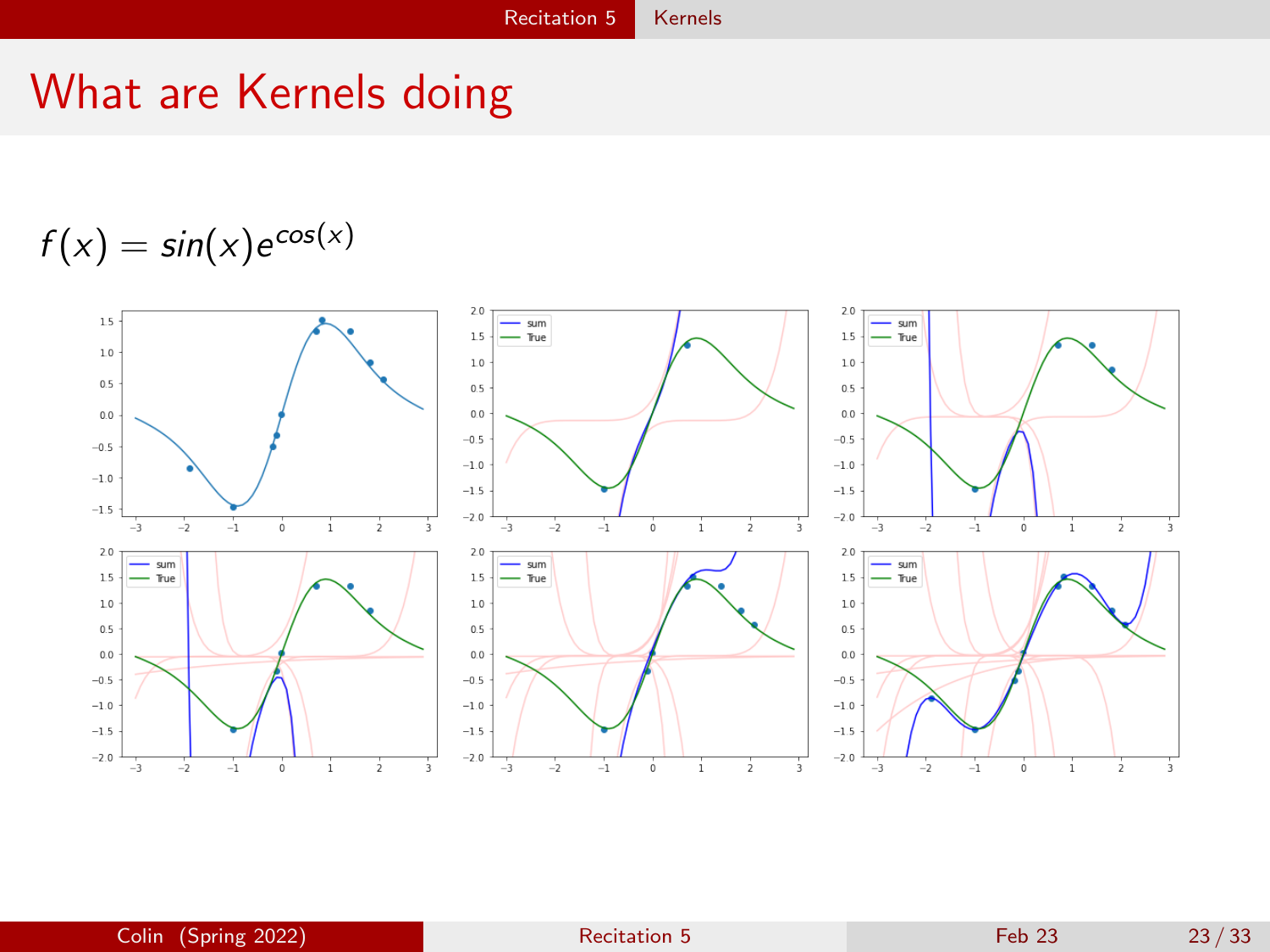## Representer Theorem: Ridge Regression

By adding features to ridge regression we had

$$
J(\tilde{w}) = \frac{1}{n} \sum_{i=1}^{n} (\tilde{w}^{T} \varphi(x_i) - y_i)^2 + \lambda ||\tilde{w}||_2^2
$$
  
= 
$$
\frac{1}{n} ||\Phi \tilde{w} - y||_2^2 + \lambda \tilde{w}^{T} \tilde{w},
$$

where  $\Phi \in \mathbb{R}^{n \times d'}$  is the matrix with  $\varphi(\mathsf{x}_i)^{\mathcal{T}}$  as its  $i$ th row.

Representer Theorem applies giving  $\tilde{w} = \sum_{j=1}^n \alpha_j \varphi(\mathsf{x}_j) = \Phi^\mathcal{T}\alpha.$ • Plugging in gives

$$
J(\alpha) = \frac{1}{n} \left\| \Phi \Phi^{\mathsf{T}} \alpha - y \right\|_2^2 + \lambda \alpha^{\mathsf{T}} \Phi \Phi^{\mathsf{T}} \alpha.
$$

 $\bullet$  Define  $K = \Phi \Phi^{\mathcal{T}}$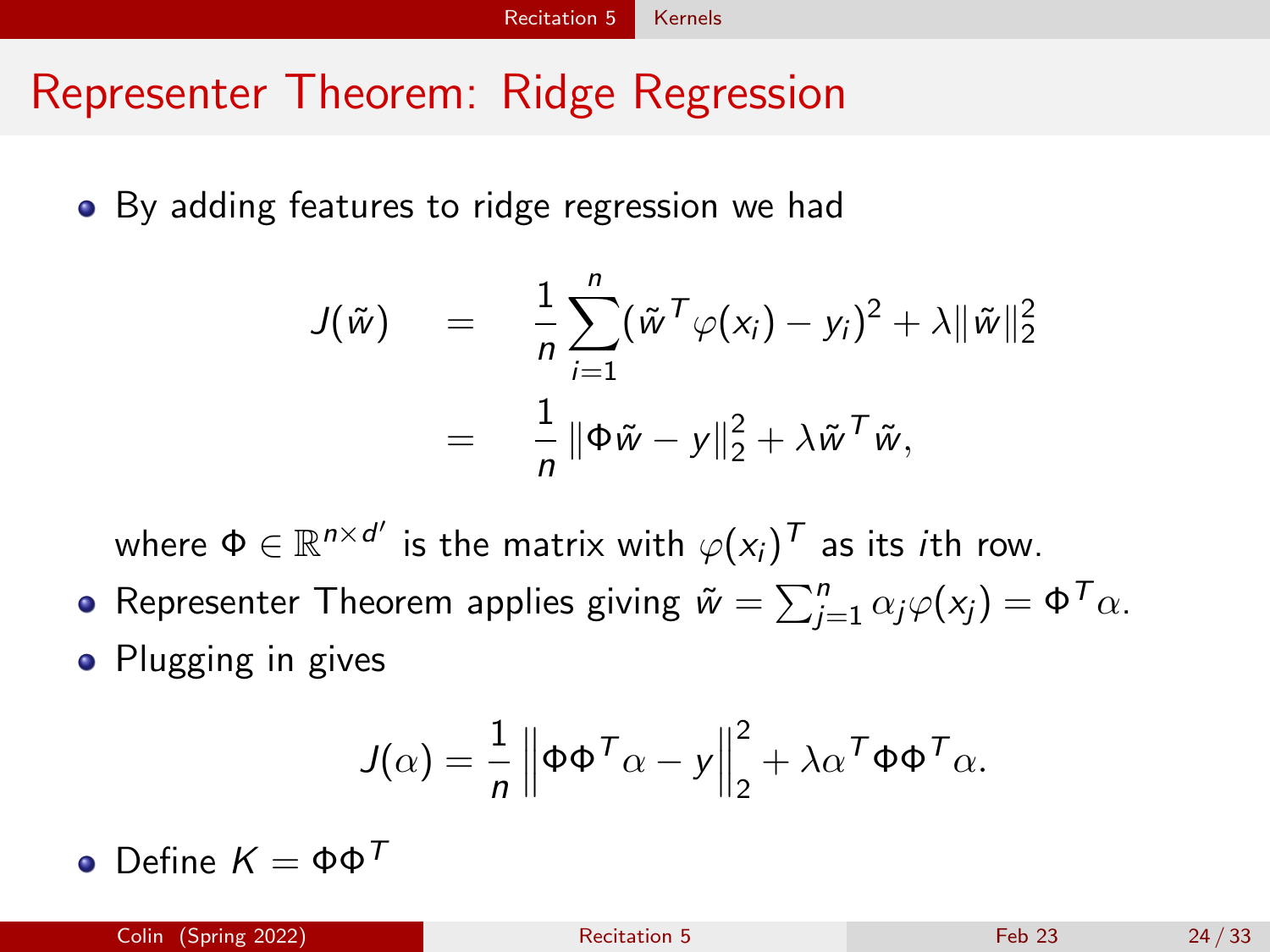## Representer Theorem: Primal SVM

For a general linear model, the same derivation above shows

$$
J(w) = L(\Phi w) + R(||w||_2)
$$

becomes

$$
J(\alpha) = L(K\alpha) + R(\sqrt{\alpha^T K\alpha}).
$$

Here  $\varphi({\mathsf{x}}_i)^{\mathsf{T}}$ w became  $({\mathsf{K}} \alpha)_i.$ 

• The primal SVM has loss function

$$
J(w) = \frac{c}{n} \sum_{i=1}^{n} (1 - y_i(\varphi(x_i)^T w))_+ + ||w||_2^2.
$$

**•** This is kernelized to

$$
J(\alpha) = \frac{c}{n} \sum_{i=1}^{n} (1 - y_i(K\alpha)_i)_{+} + \alpha^T K\alpha.
$$

Positive decision made if  $(w^*)^T \varphi(x) = \sum_{i=1}^n \alpha_i k(x_i, x) > 0$ .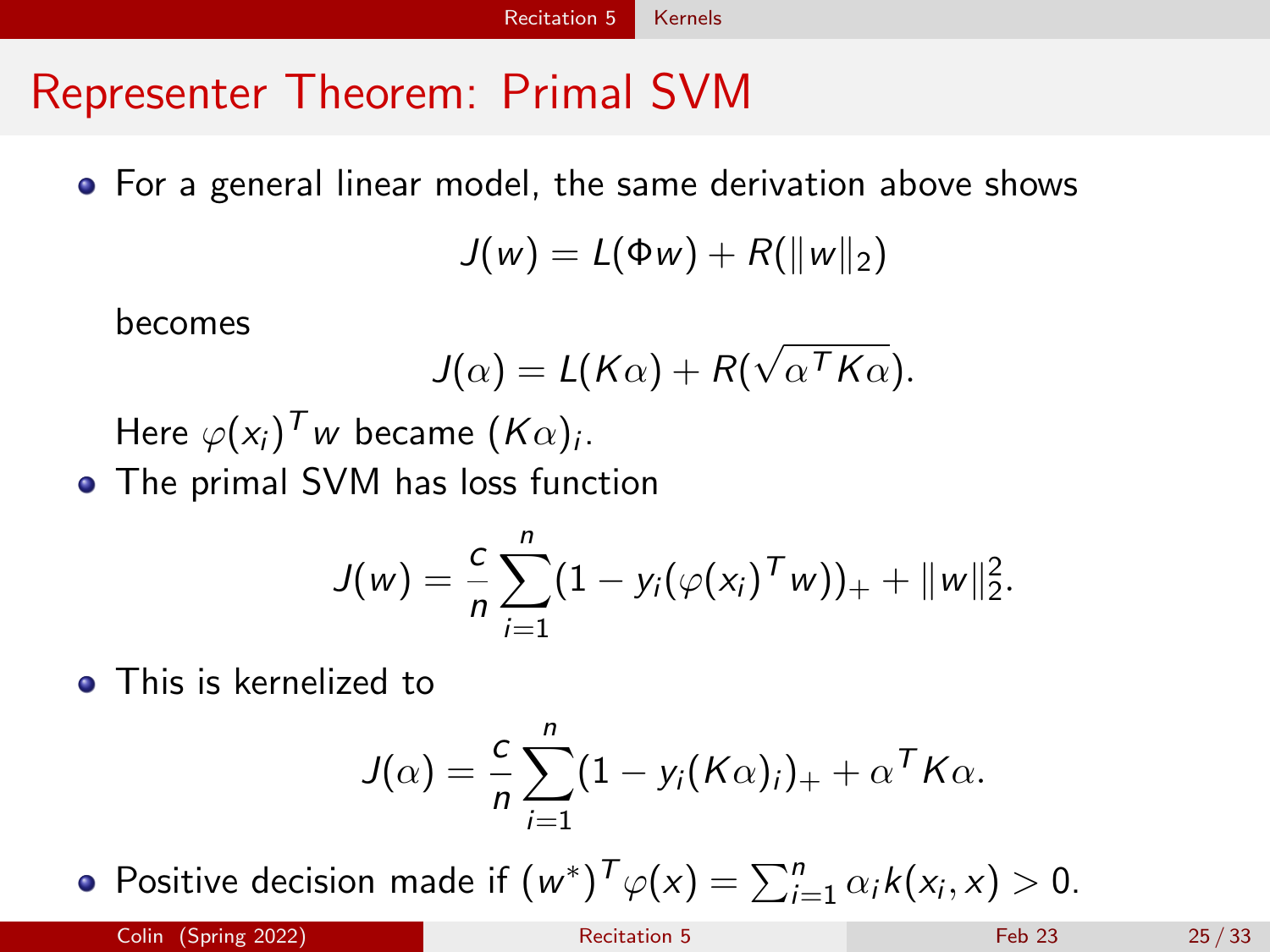## Dual SVM

• The dual SVM problem (with features) is given by

$$
\begin{aligned}\n\text{maximize}_{\alpha} & \sum_{i=1}^{n} \alpha_i - \frac{1}{2} \sum_{i,j=1}^{n} \alpha_i \alpha_j y_i y_j \varphi(x_i)^T \varphi(x_j) \\
\text{subject to} & \sum_{i=1}^{n} \alpha_i y_i = 0 \\
& \alpha_i \in \left[0, \frac{c}{n}\right] \quad \text{for } i = 1, \dots, n.\n\end{aligned}
$$

- We can immediately kernelize (no representer theorem needed) by replacing  $\varphi(x_i)^{\mathsf{T}} \varphi(x_j) = k(x_i, x_j)$ .
- Recall that we were able to derive the conclusion of the representer theorem using strong duality for SVMs.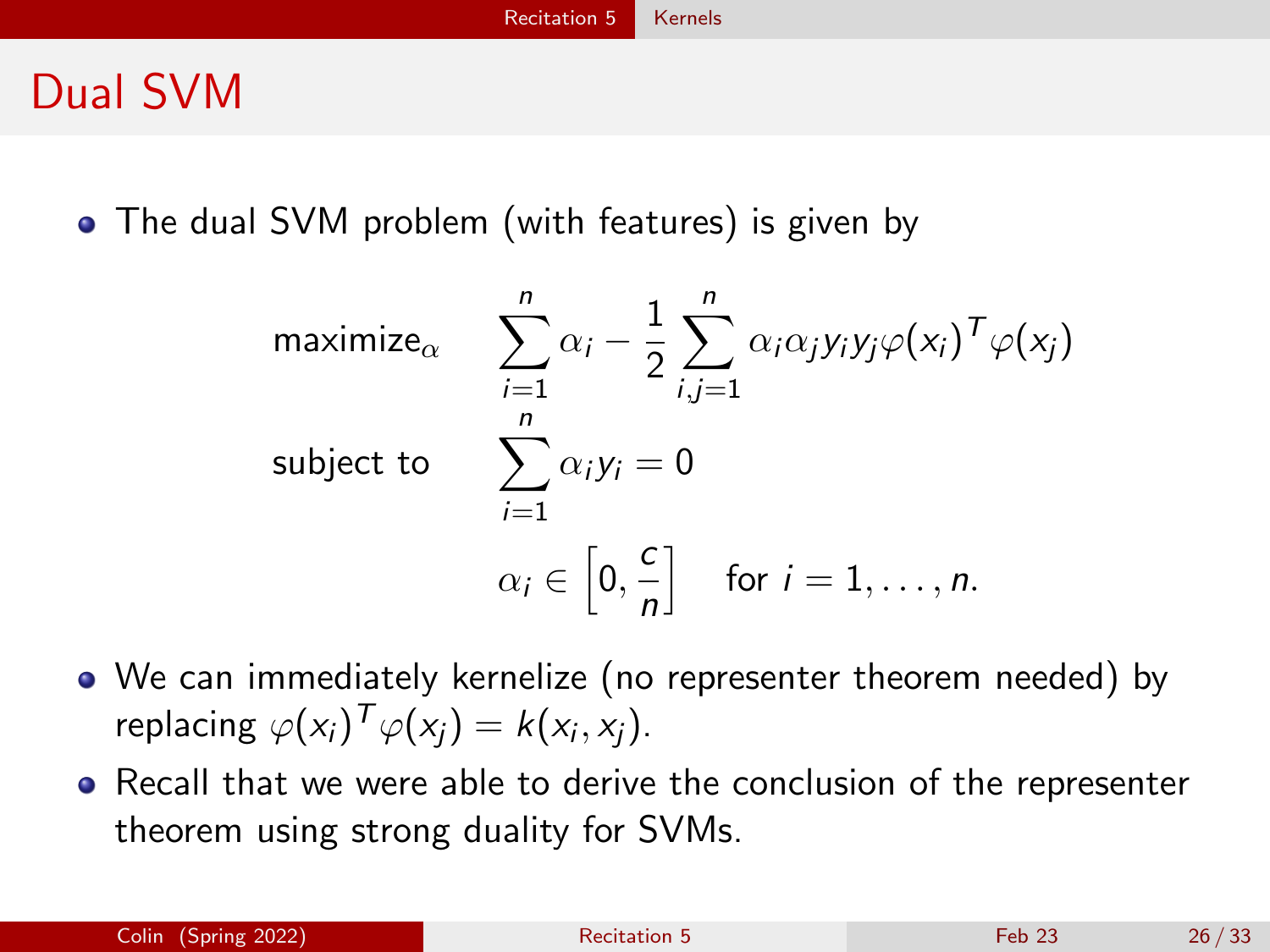## Remarks

- It's much easier to compute the kernel  $k(x, y)$  instead of the inner product.
- The kernel  $k(x, y)$ , to some extent, represents a similarity score between two data points.
- The predictor function is basically assigning a value to the new value base on the values near it.
- We are almost guaranteed to overfit on training data (we have N data points and N parameters), regularization is very important.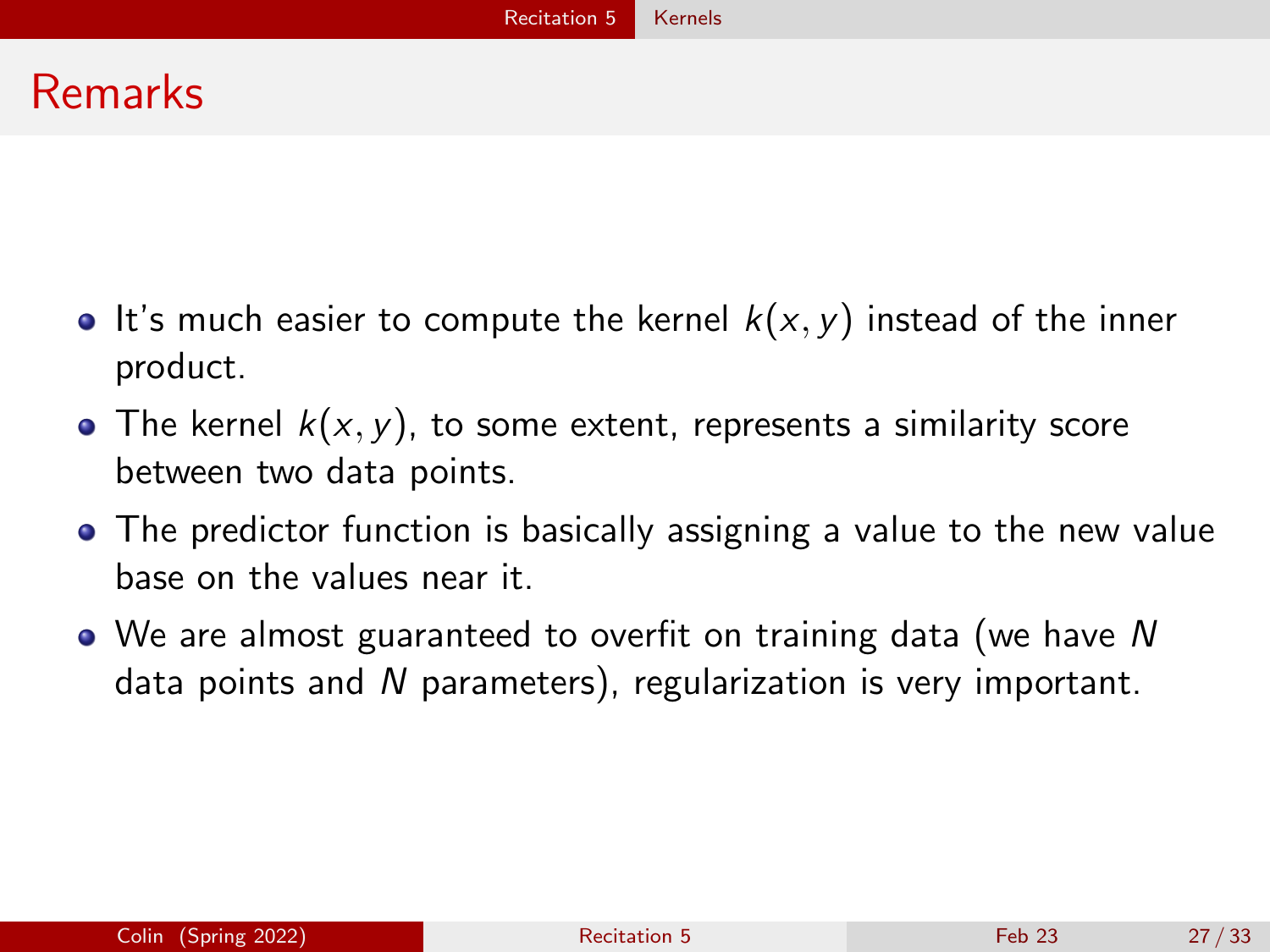## Some Math that was skipped

- **•** Pre-Hilbert Space
- **Hilbert Space**
- **•** Orthogonality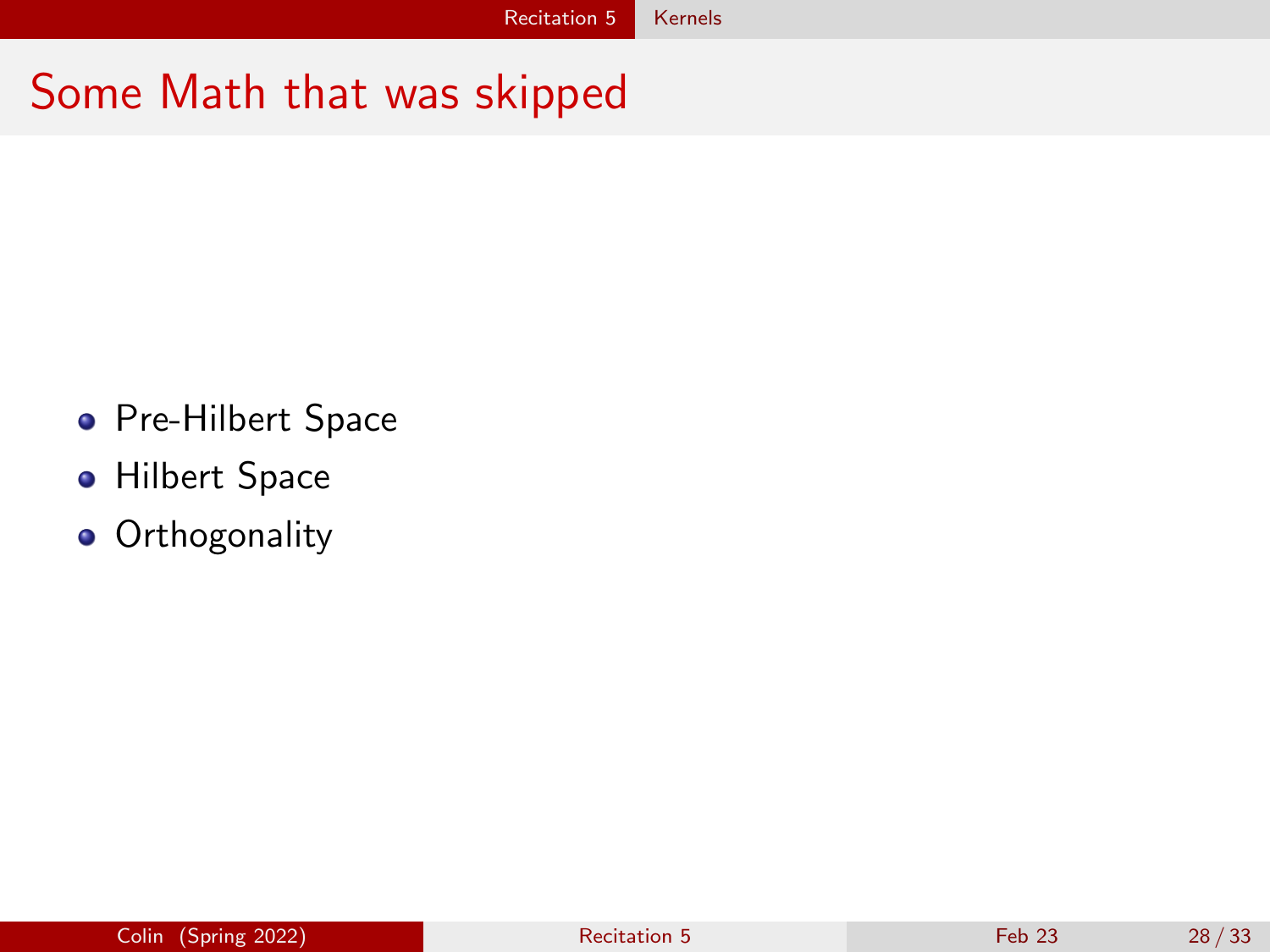# Inner Product Space (or "Pre-Hilbert" Spaces)

An **inner product space** (over reals) is a vector space  $\mathcal V$  with an **inner** product, which is a mapping

 $\langle \cdot, \cdot \rangle : \mathcal{V} \times \mathcal{V} \to \mathbb{R}$ 

that has the following properties:  $\forall x, y, z \in \mathcal{V}$  and  $a, b \in \mathbb{R}$ :

- Symmetry:  $\langle x, y \rangle = \langle y, x \rangle$
- Linearity:  $\langle ax + by, z \rangle = a \langle x, z \rangle + b \langle y, z \rangle$
- Positive-definiteness:  $\langle x, x \rangle \ge 0$  and  $\langle x, x \rangle = 0 \iff x = 0$ .

To show a function  $\langle \cdot, \cdot \rangle$  is an inner product, we need to check the above conditions.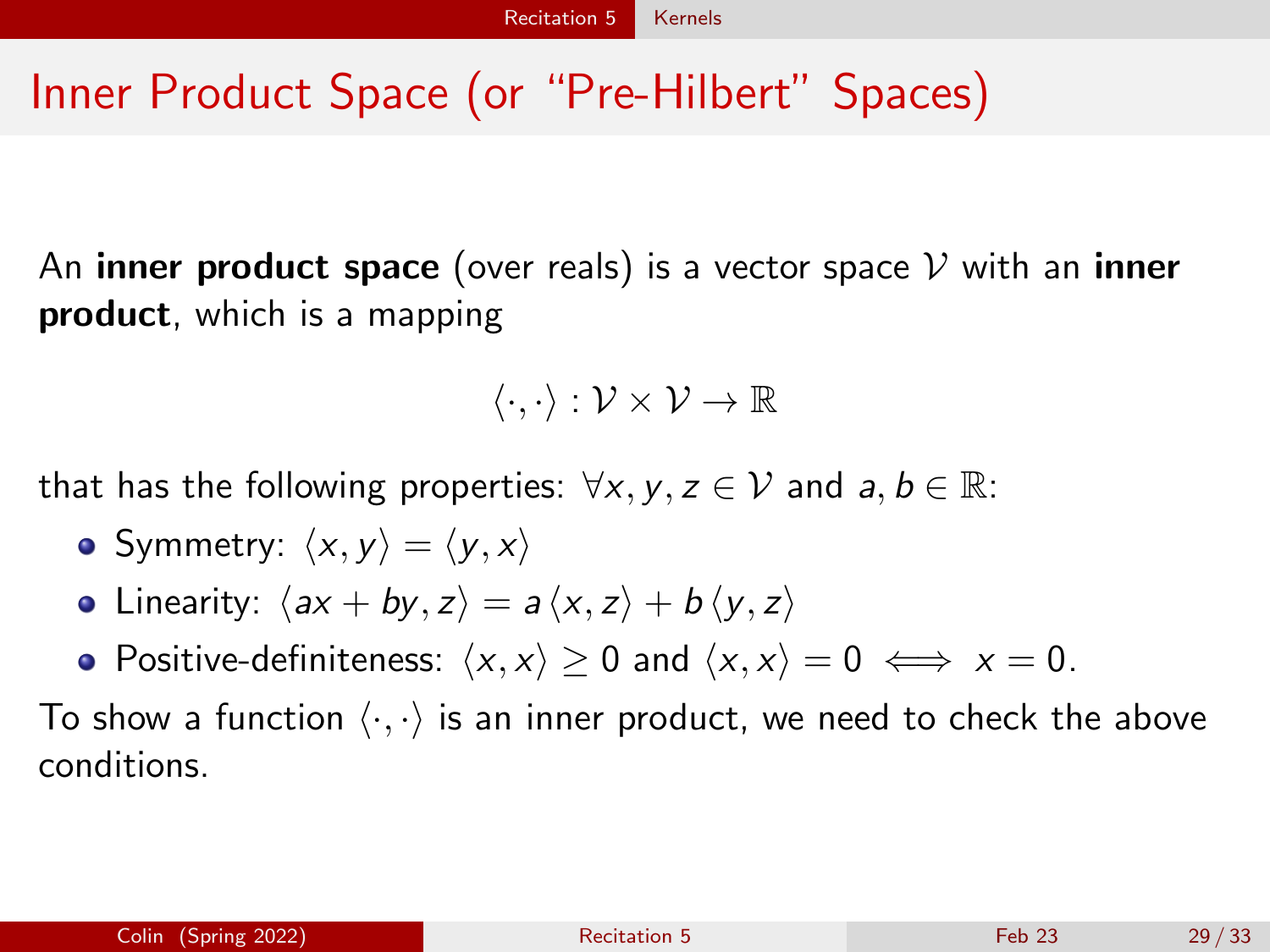# Hilbert Space

- A pre-Hilbert space is a vector space equipped with an inner product.
- We need an additional technical condition for Hilbert space: completeness.
- A space is **complete** if all Cauchy sequences in the space converge to a point in the space.

### **Definition**

A **Hilbert space** is a complete inner product space.

### Example

Any finite dimensional inner produce space is a Hilbert space.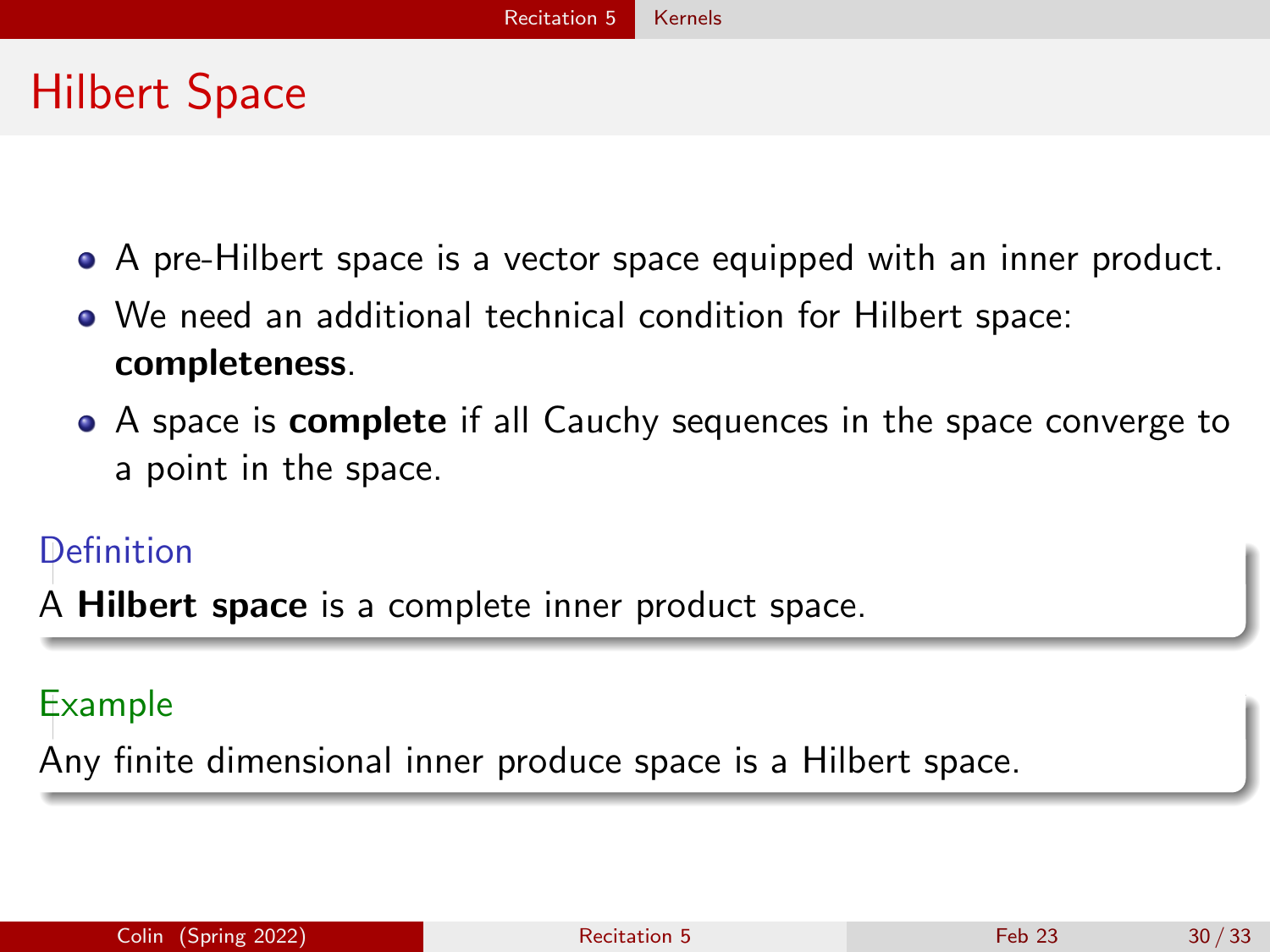# Orthogonality (Definitions)

### Definition

Two vectors are **orthogonal** if  $\langle x, x' \rangle = 0$ . We denote this by  $x \perp x'$ .

### Definition

x is orthogonal to a set S, i.e.  $x \perp S$ , if  $x \perp s$  for all  $x \in S$ .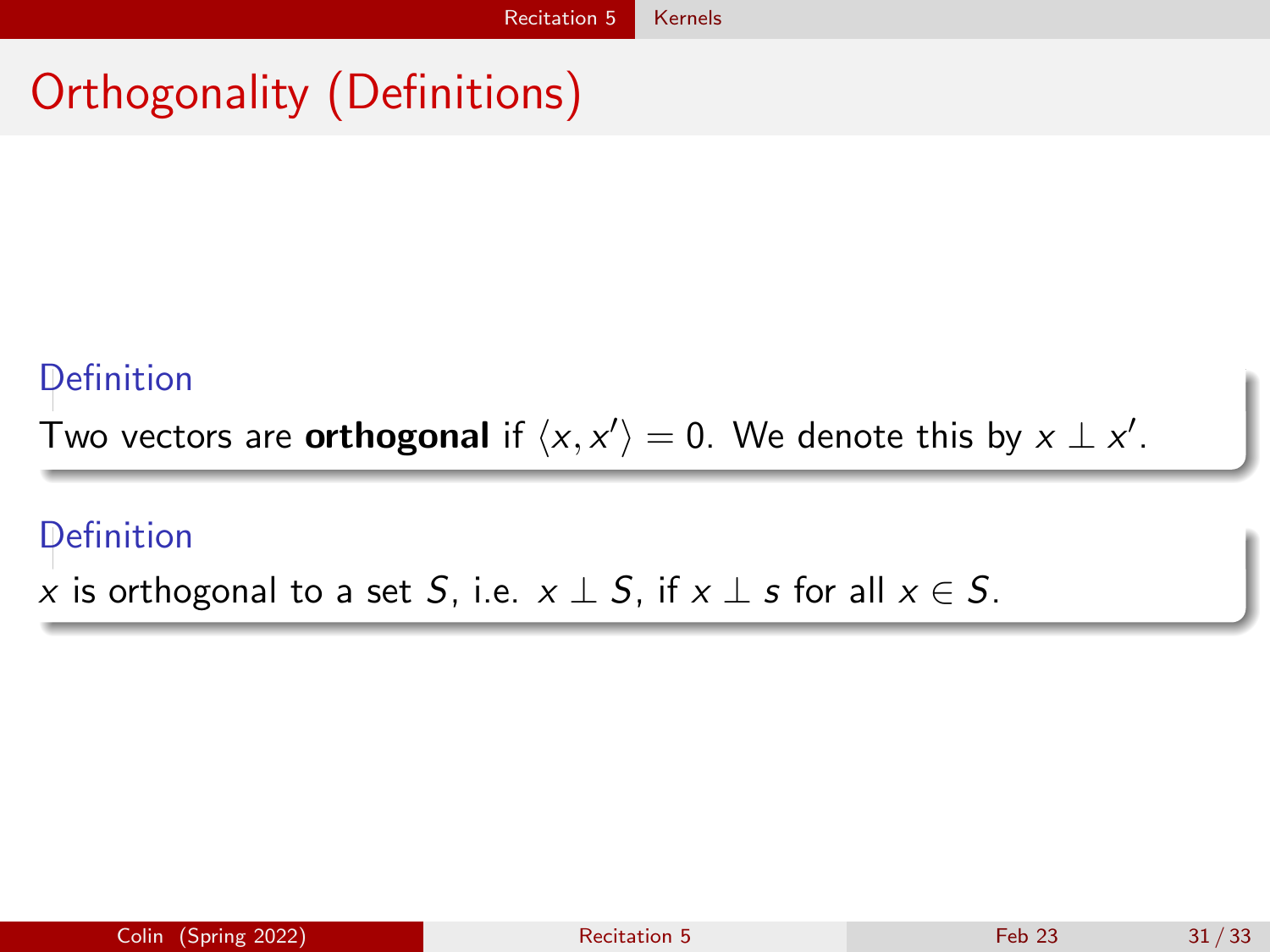# Pythagorean Theorem

## Theorem (Pythagorean Theorem)

If 
$$
x \perp x'
$$
, then  $||x + x'||^2 = ||x||^2 + ||x'||^2$ .

### Proof.

We have

$$
||x + x'||^2 = \langle x + x', x + x' \rangle
$$
  
=  $\langle x, x \rangle + \langle x, x' \rangle + \langle x', x \rangle + \langle x', x' \rangle$   
=  $||x||^2 + ||x'||^2$ .